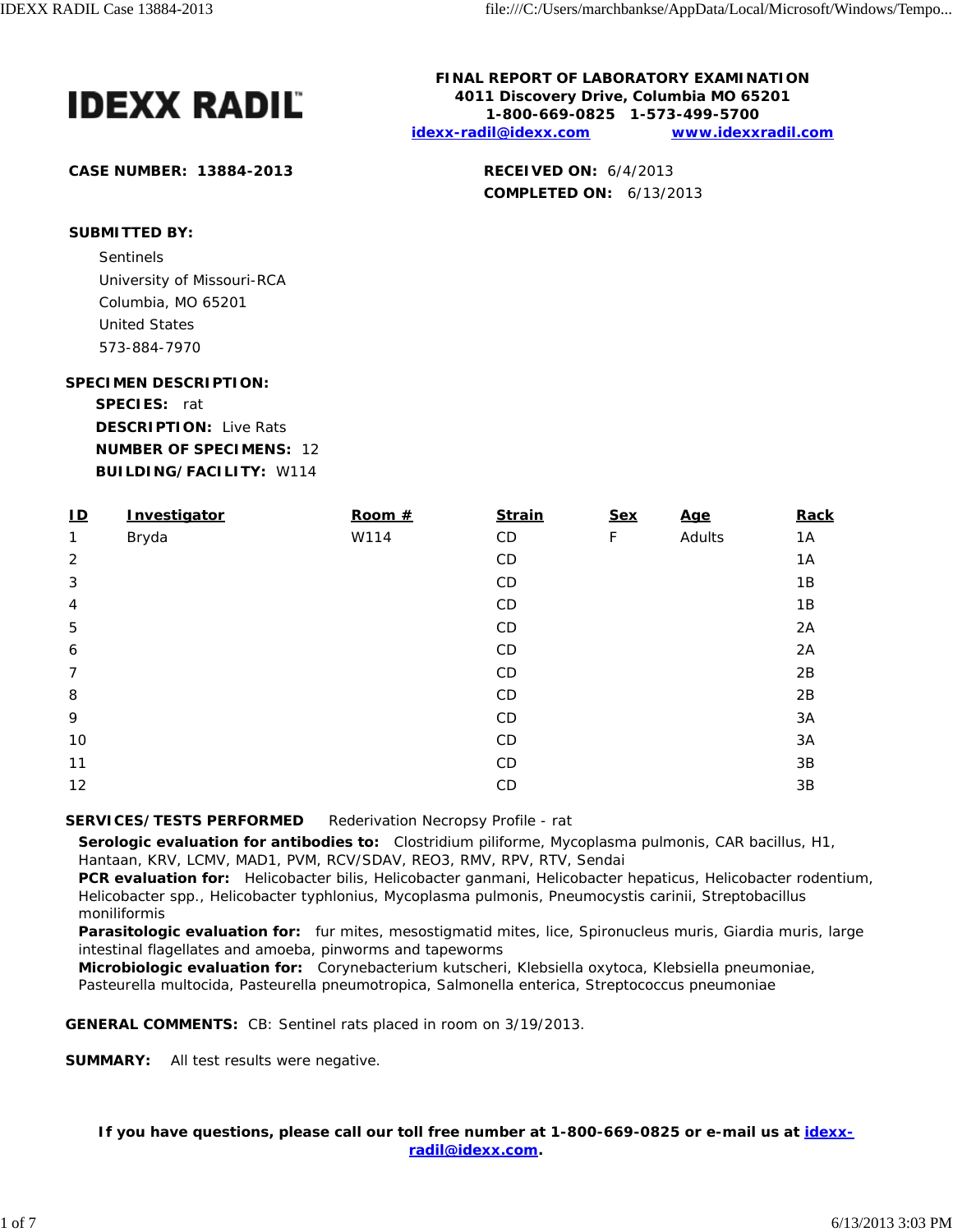## **NECROPSY:**

No gross lesions were detected in any of the body systems and organs examined. **SEROLOGY:**

# **MFI2 Serology Summary Report:**

| Date: 6/7/2013               | 1                        | $\mathbf{2}$             | 3                        | $\overline{\mathbf{4}}$  | 5                        | 6                        | $\overline{7}$           | 8                        | 9                        | 10                           |
|------------------------------|--------------------------|--------------------------|--------------------------|--------------------------|--------------------------|--------------------------|--------------------------|--------------------------|--------------------------|------------------------------|
| <b>CAR bacillus</b>          | $\overline{\phantom{a}}$ | $\overline{\phantom{a}}$ | $\overline{\phantom{a}}$ | -                        | $\overline{\phantom{a}}$ | $\overline{\phantom{a}}$ | -                        | ۰                        | $\overline{\phantom{a}}$ | $\overline{\phantom{a}}$     |
| Hantaan                      | $\overline{\phantom{a}}$ | $\overline{\phantom{a}}$ | $\sim$                   | -                        | $\overline{\phantom{a}}$ | $\overline{\phantom{a}}$ | -                        | -                        | $\overline{\phantom{a}}$ | $\overline{\phantom{a}}$     |
| <b>LCMV</b>                  | $\overline{\phantom{a}}$ | $\overline{\phantom{a}}$ | $\overline{\phantom{a}}$ | -                        | $\sim$                   | $\overline{\phantom{a}}$ | $\overline{\phantom{a}}$ | -                        | $\overline{\phantom{a}}$ | $\qquad \qquad \blacksquare$ |
| Mycoplasma pulmonis          | $\overline{\phantom{a}}$ | ۰                        | $\overline{\phantom{a}}$ | $\overline{a}$           | $\overline{\phantom{a}}$ | ۳                        | $\overline{\phantom{a}}$ | ۳                        | $\overline{\phantom{0}}$ | ۰                            |
| MAD <sub>1</sub>             | $\overline{\phantom{a}}$ | $\overline{\phantom{a}}$ | $\sim$                   | -                        | $\sim$                   | $\overline{\phantom{a}}$ | $\overline{\phantom{a}}$ | -                        | $\overline{\phantom{a}}$ | -                            |
| <b>RPV</b>                   | $\overline{\phantom{a}}$ | $\overline{\phantom{0}}$ | $\sim$                   | $\overline{\phantom{0}}$ | $\overline{\phantom{0}}$ | $\overline{\phantom{m}}$ | $\overline{\phantom{0}}$ | ۰                        | $\overline{\phantom{0}}$ | ۰                            |
| <b>RMV</b>                   | $\overline{\phantom{a}}$ | ٠                        | $\overline{\phantom{a}}$ | $\overline{\phantom{a}}$ | $\overline{\phantom{a}}$ | $\overline{\phantom{a}}$ | $\overline{\phantom{a}}$ | -                        | $\overline{\phantom{a}}$ | $\overline{\phantom{a}}$     |
| <b>KRV</b>                   | $\overline{\phantom{a}}$ | $\overline{\phantom{0}}$ | $\overline{\phantom{a}}$ | $\overline{\phantom{0}}$ | $\overline{\phantom{0}}$ | $\overline{\phantom{0}}$ | $\overline{\phantom{0}}$ | $\overline{\phantom{0}}$ | $\overline{\phantom{0}}$ | $\overline{\phantom{a}}$     |
| <b>H1</b>                    | $\overline{\phantom{a}}$ | $\overline{\phantom{0}}$ | $\sim$                   | $\overline{\phantom{0}}$ | $\sim$                   | $\overline{\phantom{m}}$ | -                        | ۰                        | $\overline{\phantom{a}}$ | -                            |
| <b>PVM</b>                   | $\overline{\phantom{a}}$ | ۰                        | $\overline{\phantom{a}}$ | -                        | $\sim$                   | -                        | $\overline{\phantom{0}}$ | -                        | $\overline{\phantom{a}}$ | ۰                            |
| <b>RCV/SDAV</b>              | $\overline{\phantom{a}}$ | $\overline{\phantom{m}}$ | $\sim$                   | $\overline{\phantom{0}}$ | $\overline{\phantom{a}}$ | $\overline{\phantom{a}}$ | $\frac{1}{2}$            | Ξ.                       | $\overline{\phantom{a}}$ | $\overline{\phantom{a}}$     |
| <b>REO3</b>                  | $\overline{\phantom{a}}$ | -                        | $\overline{\phantom{a}}$ | $\overline{\phantom{a}}$ | $\overline{\phantom{a}}$ | -                        | -                        | -                        | $\overline{\phantom{a}}$ | -                            |
| <b>RTV</b>                   | $\overline{\phantom{a}}$ | $\overline{\phantom{m}}$ | $\overline{\phantom{a}}$ | $\overline{\phantom{0}}$ | $\overline{\phantom{0}}$ | $\overline{\phantom{m}}$ | $\overline{\phantom{0}}$ | $\overline{\phantom{0}}$ | $\overline{\phantom{m}}$ | $\overline{\phantom{a}}$     |
| Sendai                       | $\overline{\phantom{a}}$ | $\overline{\phantom{a}}$ | $\overline{\phantom{a}}$ | $\overline{\phantom{a}}$ | $\sim$                   | $\overline{\phantom{a}}$ | $\overline{\phantom{a}}$ | -                        | $\overline{\phantom{a}}$ | $\overline{\phantom{a}}$     |
| <b>Clostridium piliforme</b> | $\overline{\phantom{a}}$ | ٠                        | $\overline{\phantom{a}}$ | ۰                        | $\overline{\phantom{a}}$ | ۰                        | ۰                        | ۰                        | $\overline{\phantom{a}}$ | -                            |
| Rat IgG                      | N                        | N                        | N                        | N                        | N                        | N                        | N                        | N                        | N                        | N                            |

|                              | 11 | 12 |
|------------------------------|----|----|
| <b>CAR bacillus</b>          |    |    |
| <b>Hantaan</b>               |    |    |
| <b>LCMV</b>                  |    |    |
| Mycoplasma pulmonis          |    |    |
| <b>MAD1</b>                  |    |    |
| <b>RPV</b>                   |    |    |
| <b>RMV</b>                   |    |    |
| <b>KRV</b>                   |    |    |
| H1                           |    |    |
| <b>PVM</b>                   |    |    |
| <b>RCV/SDAV</b>              |    |    |
| <b>REO3</b>                  |    |    |
| <b>RTV</b>                   |    |    |
| <b>Sendai</b>                |    |    |
| <b>Clostridium piliforme</b> |    |    |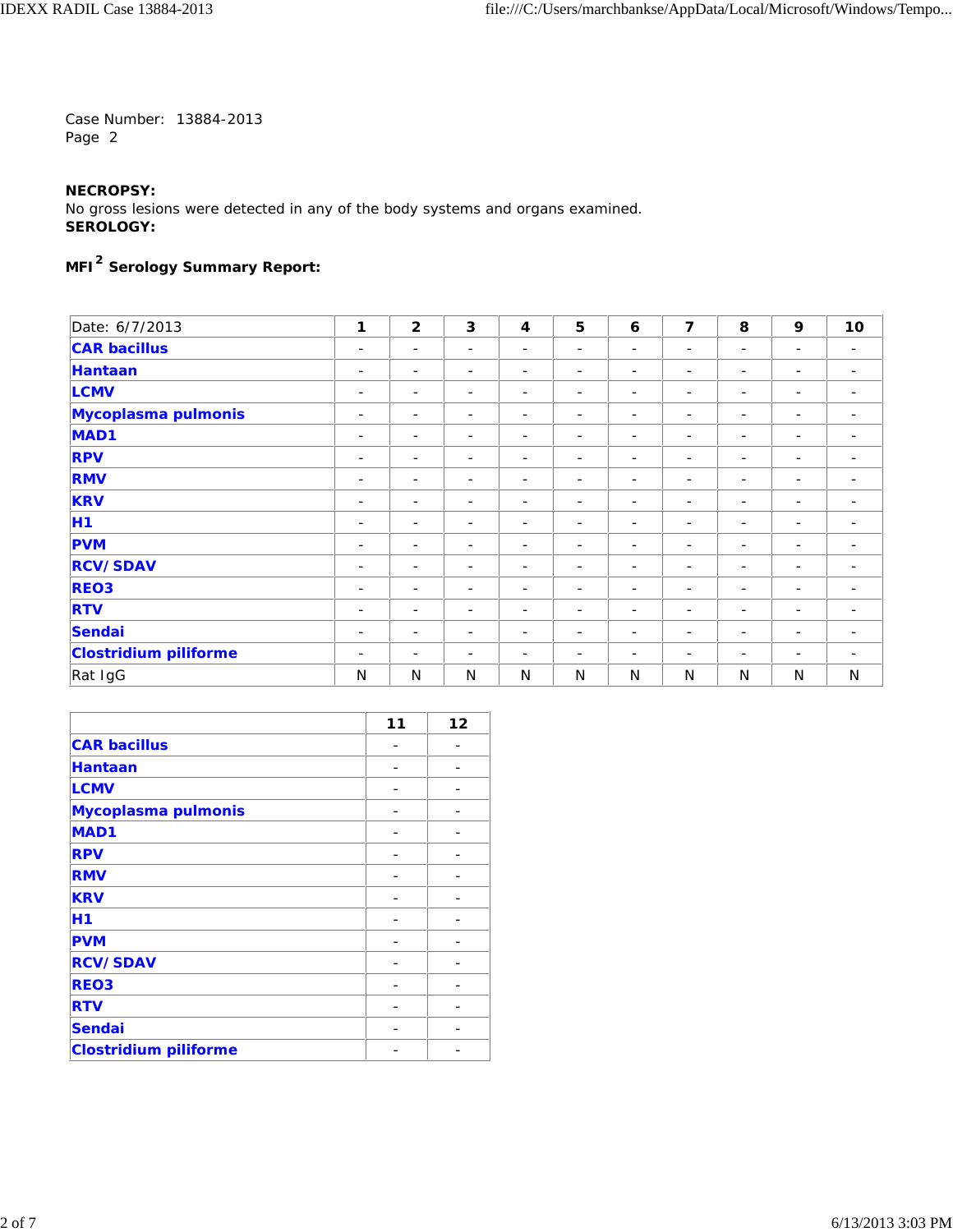Serology (continued)

|         | 44 | , |
|---------|----|---|
| Rat IgG |    |   |

## **Serology Detail Report:**

|                                |                     | 1 2 3 4 5 6 7 8 9 |  |  |  | - 10 |
|--------------------------------|---------------------|-------------------|--|--|--|------|
| <b>CAR bacillus</b>            |                     |                   |  |  |  |      |
| CAR bacillus purified bacteria | MFI( > 3.750)       |                   |  |  |  |      |
| <b>Hantaan</b>                 |                     |                   |  |  |  |      |
| Hantaan purified virus         | MFI( > 0.725)       |                   |  |  |  |      |
| <b>LCMV</b>                    |                     |                   |  |  |  |      |
| LCMV purified virus            | $MFI$ ( $> 0.300$ ) |                   |  |  |  |      |
| Mycoplasma pulmonis            |                     |                   |  |  |  |      |
| M. pulmonis purified bacteria  | MFI( > 2.750)       |                   |  |  |  |      |
| MAD1                           |                     |                   |  |  |  |      |
| MAD1 purified virus            | MFI( > 2.550)       |                   |  |  |  |      |
| <b>RPV</b>                     |                     |                   |  |  |  |      |
| RPV purified virus             | MFI( > 1.100)       |                   |  |  |  |      |
| $NS1$ <sup>1</sup>             | MFI( > 3.820)       |                   |  |  |  |      |
| <b>RMV</b>                     |                     |                   |  |  |  |      |
| RMV VP2 recombinant            | MFI( > 0.845)       |                   |  |  |  |      |
| NS1 <sup>1</sup>               | MFI (> 3.820)       |                   |  |  |  |      |
| <b>KRV</b>                     |                     |                   |  |  |  |      |
| KRV purified virus             | MFI( > 2.250)       |                   |  |  |  |      |
| $NS1$ <sup>1</sup>             | MFI( > 3.820)       |                   |  |  |  |      |
| <b>H1</b>                      |                     |                   |  |  |  |      |
| H1 purified virus              | MFI( > 1.200)       |                   |  |  |  |      |
| $NS1$ <sup>1</sup>             | MFI( > 3.820)       |                   |  |  |  |      |
| <b>PVM</b>                     |                     |                   |  |  |  |      |
| PVM purified virus             | MFI( > 1.500)       |                   |  |  |  |      |
| <b>RCV/SDAV</b>                |                     |                   |  |  |  |      |
| RCV/SDAV purified virus        | MFI $( > 3.750)$    |                   |  |  |  |      |
| RCV/SDAV NC recombinant        | MFI (> 4.950)       |                   |  |  |  |      |
| REO <sub>3</sub>               |                     |                   |  |  |  |      |
| REO3 purified virus            | MFI ( $> 4.500$ )   |                   |  |  |  |      |
| <b>RTV</b>                     |                     |                   |  |  |  |      |
| RTV purified virus             | MFI( > 1.100)       |                   |  |  |  |      |
| TMEV purified virus            | MFI( > 1.100)       |                   |  |  |  |      |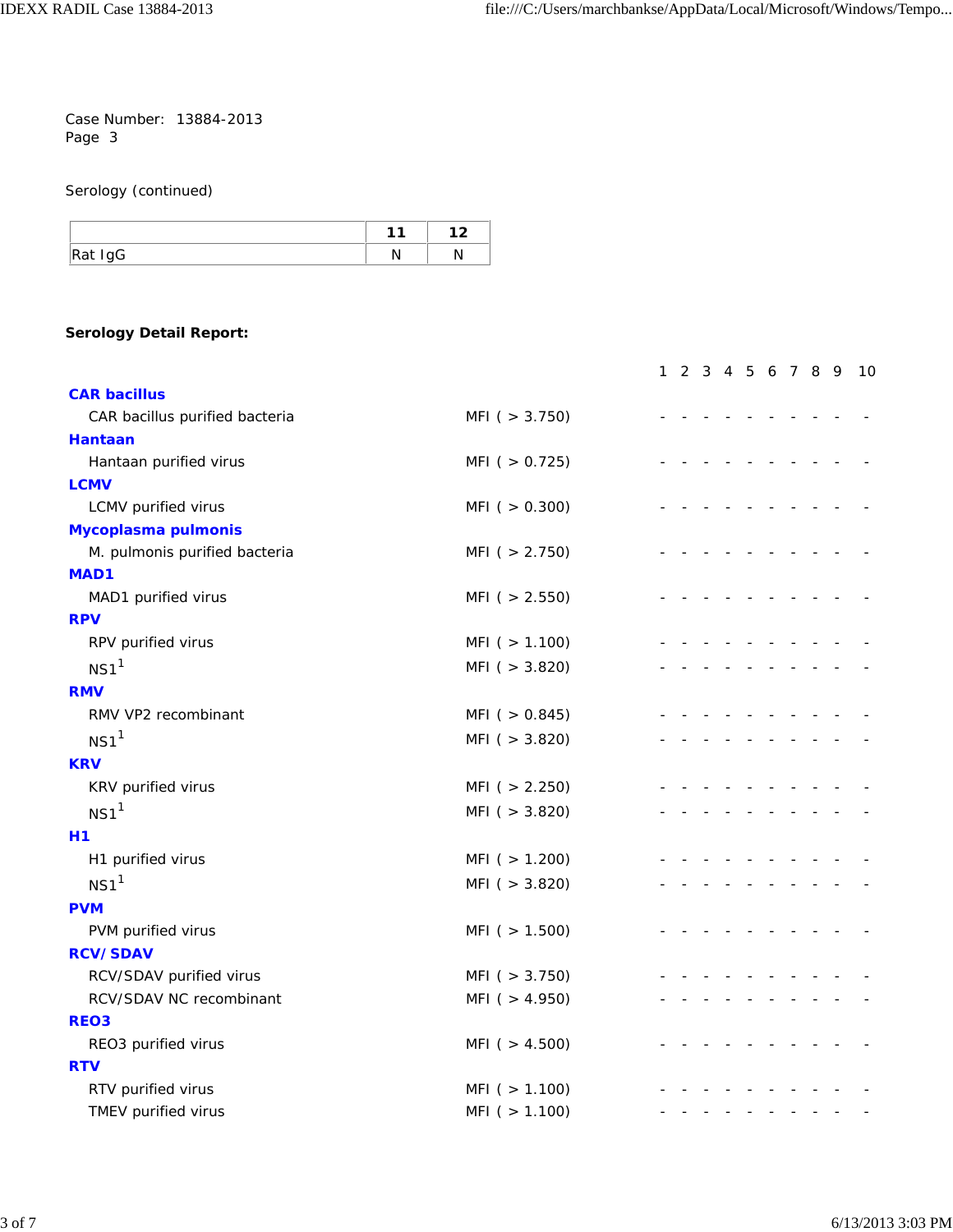Serology (continued)

|                                                    |                                | 1 2 3 4 5 6 7 8 9 10 |  |
|----------------------------------------------------|--------------------------------|----------------------|--|
| <b>Sendai</b>                                      |                                |                      |  |
| Sendai purified virus                              | MFI( > 2.800)                  |                      |  |
| <b>Clostridium piliforme</b>                       |                                |                      |  |
| Clostridium piliforme purified bacteria            | MFI $( > 4.950)$               |                      |  |
|                                                    |                                | 11<br>12             |  |
| <b>CAR bacillus</b>                                |                                |                      |  |
| CAR bacillus purified bacteria                     | MFI( > 3.750)                  |                      |  |
| <b>Hantaan</b>                                     |                                |                      |  |
| Hantaan purified virus                             | MFI( > 0.725)                  |                      |  |
| <b>LCMV</b>                                        | MFI( > 0.300)                  |                      |  |
| LCMV purified virus<br>Mycoplasma pulmonis         |                                |                      |  |
| M. pulmonis purified bacteria                      | MFI( > 2.750)                  |                      |  |
| MAD1                                               |                                |                      |  |
| MAD1 purified virus                                | MFI( > 2.550)                  |                      |  |
| <b>RPV</b>                                         |                                |                      |  |
| RPV purified virus                                 | MFI( > 1.100)                  |                      |  |
| NS1 <sup>1</sup>                                   | MFI( > 3.820)                  |                      |  |
| <b>RMV</b>                                         |                                |                      |  |
| RMV VP2 recombinant                                | MFI( > 0.845)                  |                      |  |
| $NS1$ <sup>1</sup>                                 | MFI( > 3.820)                  |                      |  |
| <b>KRV</b>                                         |                                |                      |  |
| KRV purified virus                                 | MFI( > 2.250)                  |                      |  |
| $NS1$ <sup>1</sup>                                 |                                |                      |  |
|                                                    | MFI( > 3.820)                  |                      |  |
| H1                                                 |                                |                      |  |
| H1 purified virus                                  | MFI( > 1.200)                  |                      |  |
| NS1 <sup>1</sup>                                   | MFI( > 3.820)                  |                      |  |
| <b>PVM</b>                                         |                                |                      |  |
| PVM purified virus                                 | MFI( > 1.500)                  |                      |  |
| <b>RCV/SDAV</b>                                    |                                |                      |  |
| RCV/SDAV purified virus<br>RCV/SDAV NC recombinant | MFI (> 3.750)<br>MFI( > 4.950) |                      |  |
| REO <sub>3</sub>                                   |                                |                      |  |
| REO3 purified virus                                | MFI ( $> 4.500$ )              |                      |  |
|                                                    |                                |                      |  |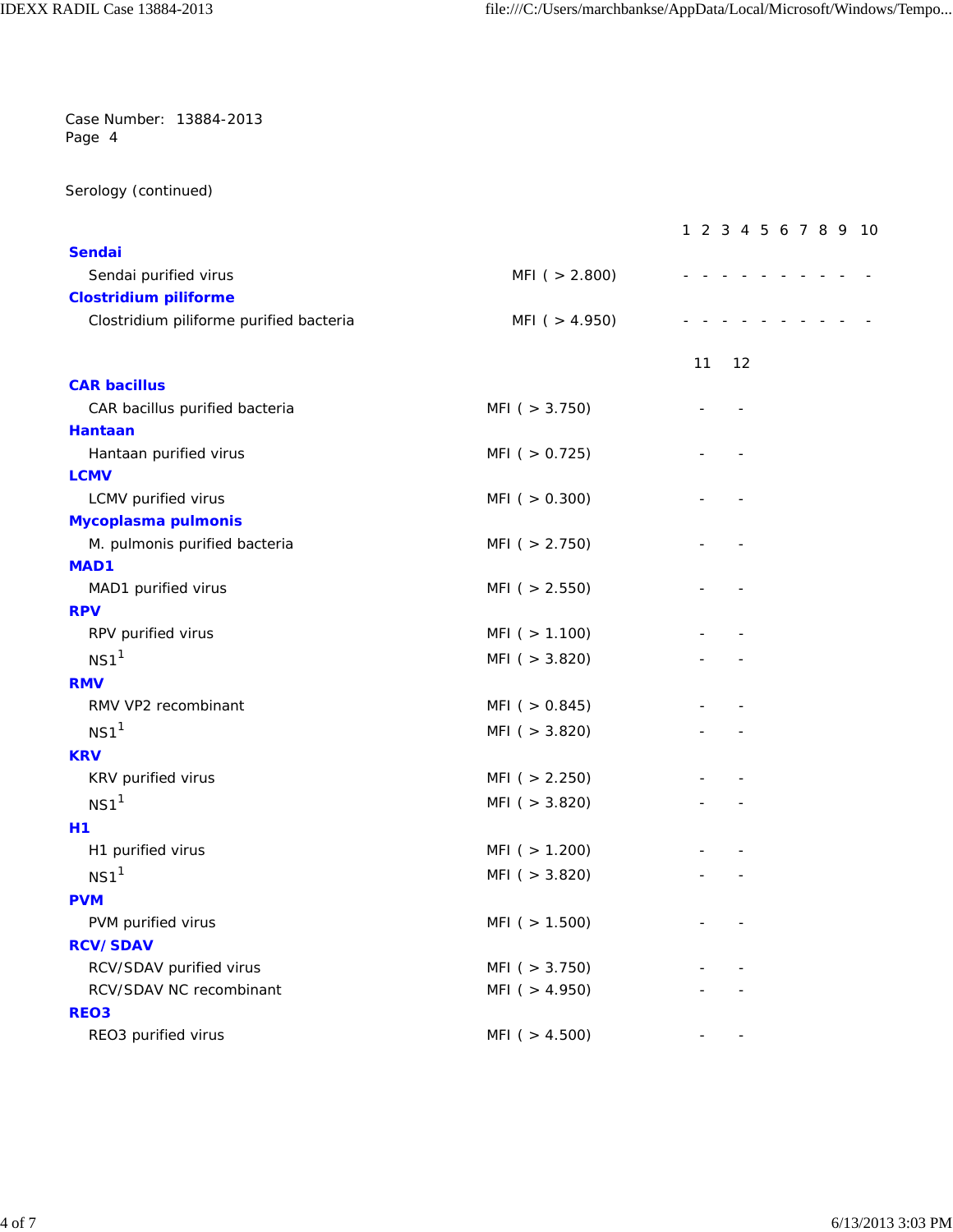Serology (continued)

|                                         |                   | 12 |
|-----------------------------------------|-------------------|----|
| <b>RTV</b>                              |                   |    |
| RTV purified virus                      | MFI ( $> 1.100$ ) |    |
| TMEV purified virus                     | MFI ( $> 1.100$ ) |    |
| <b>Sendai</b>                           |                   |    |
| Sendai purified virus                   | MFI ( $> 2.800$ ) |    |
| <b>Clostridium piliforme</b>            |                   |    |
| Clostridium piliforme purified bacteria | MFI ( $> 4.950$ ) |    |

NS1<sup>1</sup> = NS1 protein is highly conserved among rodent parvoviruses and thus serves as a generic assay for parvovirus seroconversion.

(LEGEND:  $*$  = borderline + = positive - = negative blank = test not performed EQ = equivocal HE = hemolysis precluded testing  $I =$  insufficient L = less than 10% normal IgG  $N =$  normal IgG  $NS =$  non-specific reactivity  $W =$  weak positive  $WB =$  Western Blot confirmatory analysis pending)

Positive MFI results are reported as "+" followed by a number from 1 to 33 in thousands rounded off to the nearest thousand.

#### **PCR EVALUATION:**

| Specimen: feces         | 2 | 3 4 5 6 7 |  |  | 89 | -10 |
|-------------------------|---|-----------|--|--|----|-----|
| Helicobacter spp.       |   |           |  |  |    |     |
| Helicobacter bilis      |   |           |  |  |    |     |
| Helicobacter ganmani    |   |           |  |  |    |     |
| Helicobacter hepaticus  |   |           |  |  |    |     |
| Helicobacter rodentium  |   |           |  |  |    |     |
| Helicobacter typhlonius |   |           |  |  |    |     |
|                         |   |           |  |  |    |     |

|                         | 11 | 12 |  |
|-------------------------|----|----|--|
| Helicobacter spp.       |    |    |  |
| Helicobacter bilis      |    |    |  |
| Helicobacter ganmani    |    |    |  |
| Helicobacter hepaticus  |    |    |  |
| Helicobacter rodentium  |    |    |  |
| Helicobacter typhlonius |    |    |  |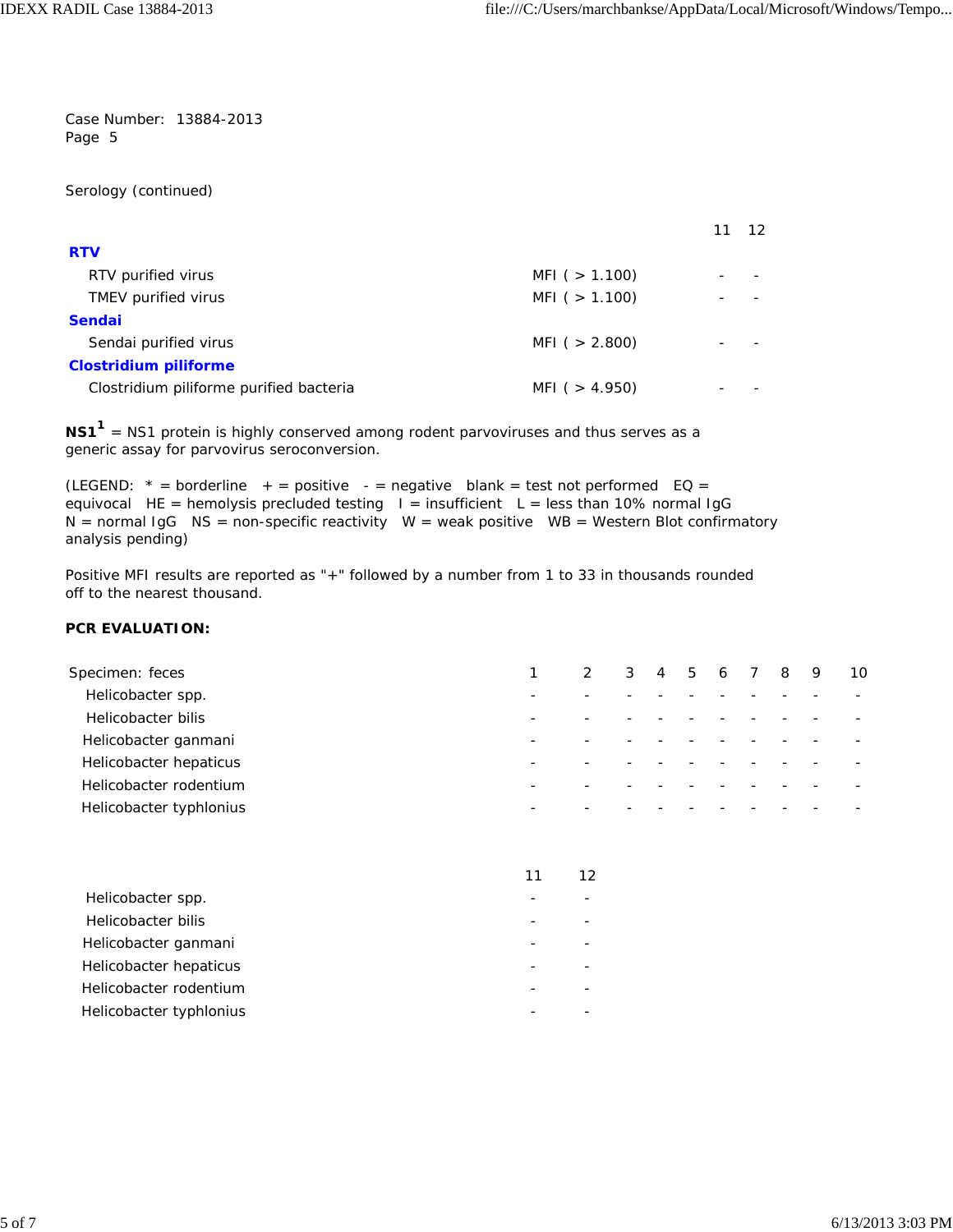| Case Number: 13884-2013<br>Page 6          |                          |                              |    |   |                |   |   |                 |   |     |    |
|--------------------------------------------|--------------------------|------------------------------|----|---|----------------|---|---|-----------------|---|-----|----|
| PCR (continued)                            |                          |                              |    |   |                |   |   |                 |   |     |    |
| Specimen: lung                             |                          | $\mathbf{1}$                 | 2  | 3 | $\overline{4}$ | 5 | 6 | $7\overline{ }$ | 8 | - 9 | 10 |
| Pneumocystis carinii                       |                          |                              |    |   |                |   |   |                 |   |     |    |
|                                            |                          | 11                           | 12 |   |                |   |   |                 |   |     |    |
| Pneumocystis carinii                       |                          |                              |    |   |                |   |   |                 |   |     |    |
| Specimen: nasopharyngeal swab              |                          | 1                            | 2  | 3 | $\overline{4}$ | 5 | 6 | $7^{\circ}$     | 8 | - 9 | 10 |
| Mycoplasma pulmonis                        |                          |                              |    |   |                |   |   |                 |   |     |    |
|                                            |                          | 11                           | 12 |   |                |   |   |                 |   |     |    |
| Mycoplasma pulmonis                        |                          |                              |    |   |                |   |   |                 |   |     |    |
| Specimen: oral swab                        |                          | 1                            | 2  | 3 | $\overline{4}$ | 5 | 6 | $7^{\circ}$     | 8 | 9   | 10 |
| Streptobacillus moniliformis               |                          |                              |    |   |                |   |   |                 |   |     |    |
|                                            |                          | 11                           | 12 |   |                |   |   |                 |   |     |    |
| Streptobacillus moniliformis               |                          |                              |    |   |                |   |   |                 |   |     |    |
| $(LEGEND: + = positive)$<br>$-$ = negative | $id: id = pooled sample$ | $blank = test not performed$ |    |   |                |   |   | $equ =$         |   |     |    |

equivocal NT or blank = no test performed sus = suspect wps = weak positive)

All samples are first tested by the *Helicobacter* spp. PCR assay; a generic *Helicobacter* PCR assay that detects all bacteria in the *Helicobacter* genus. Samples testing negative on this assay are reported negative for *Helicobacter* spp. and all species-specific helicobacters. Samples testing positive on the *Helicobacter* spp. assay are subsequently retested on the *Helicobacter* spp. assay and tested with PCR assays specific for *H. bilis, H. ganmani, H. hepaticus, H. rodentium* and *H. typhlonius* and positive results are reported.

| <b>PARASITOLOGY:</b>  |    |                |   |                |             |                |   |   |     |   |   |    |
|-----------------------|----|----------------|---|----------------|-------------|----------------|---|---|-----|---|---|----|
|                       | 1  | $\overline{2}$ | 3 | $\overline{4}$ | 5           | 6              | 7 |   | 8   | 9 |   | 10 |
| parasites             | -  |                |   |                |             |                |   |   |     |   |   |    |
|                       | 11 | 12             |   |                |             |                |   |   |     |   |   |    |
| parasites             | ۰  | ÷              |   |                |             |                |   |   |     |   |   |    |
| <b>MICROBIOLOGY:</b>  |    |                |   |                |             |                |   |   |     |   |   |    |
| cecum                 |    |                |   | 1              | $2 \quad 3$ | $\overline{4}$ | 5 | 6 | 7 8 |   | 9 | 10 |
| Klebsiella oxytoca    |    |                |   |                |             |                |   |   |     |   |   |    |
| Klebsiella pneumoniae |    |                |   |                |             |                |   |   |     |   |   |    |
| Salmonella enterica   |    |                |   |                |             |                |   |   |     |   |   |    |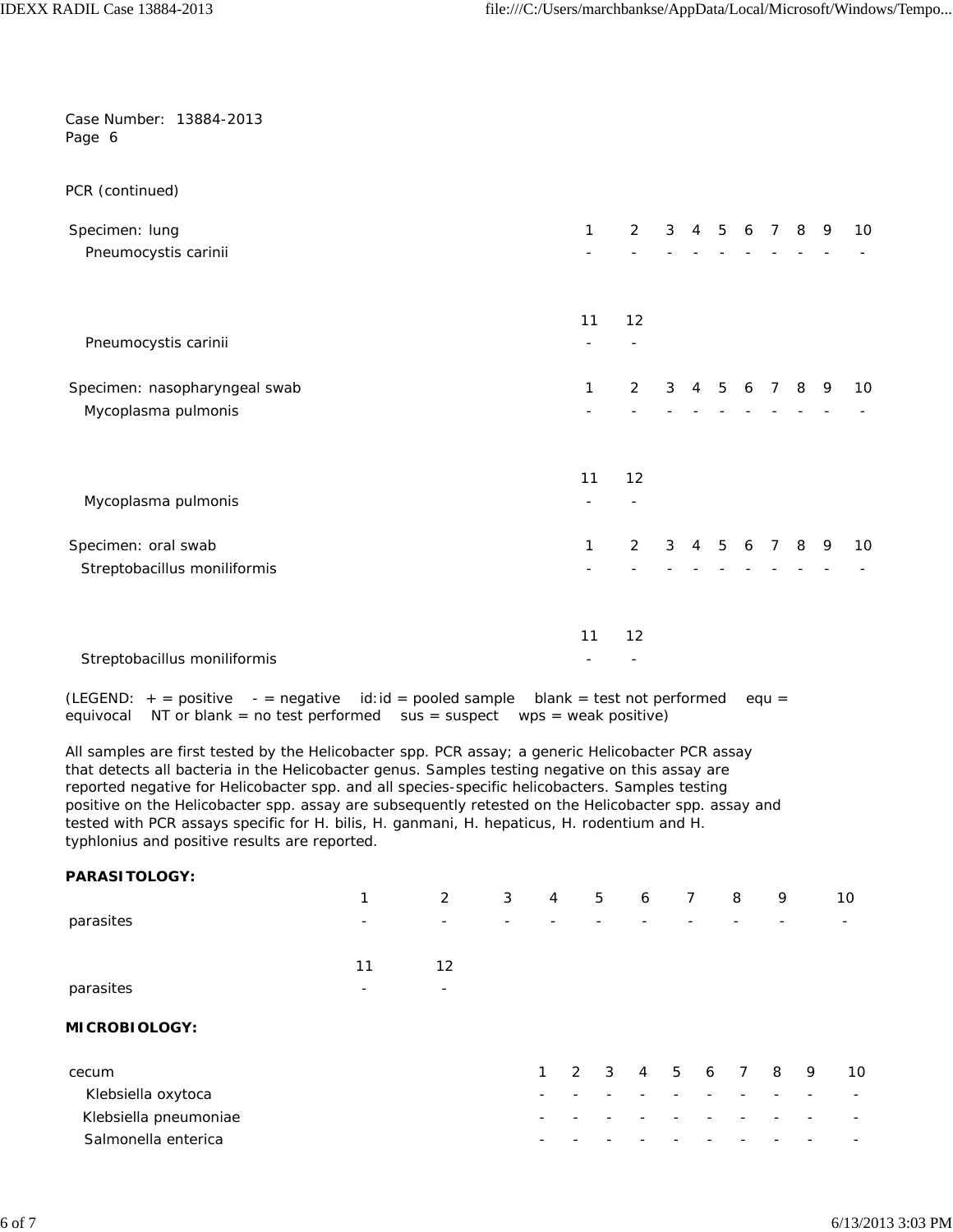Microbiology (continued)

| cecum                     | 11 | 12 |   |   |   |   |             |   |   |    |
|---------------------------|----|----|---|---|---|---|-------------|---|---|----|
| Klebsiella oxytoca        |    |    |   |   |   |   |             |   |   |    |
| Klebsiella pneumoniae     |    |    |   |   |   |   |             |   |   |    |
| Salmonella enterica       |    |    |   |   |   |   |             |   |   |    |
| nasopharynx               | 1  | 2  | 3 | 4 | 5 | 6 | $7^{\circ}$ | 8 | 9 | 10 |
| Corynebacterium kutscheri |    |    |   |   |   |   |             |   |   |    |
| Pasteurella multocida     |    |    |   |   |   |   |             |   |   |    |
| Pasteurella pneumotropica |    |    |   |   |   |   |             |   |   |    |
| Streptococcus pneumoniae  |    |    |   |   |   |   |             |   |   |    |
|                           | 11 | 12 |   |   |   |   |             |   |   |    |
| Corynebacterium kutscheri |    |    |   |   |   |   |             |   |   |    |
| Pasteurella multocida     |    |    |   |   |   |   |             |   |   |    |
| Pasteurella pneumotropica |    |    |   |   |   |   |             |   |   |    |
| Streptococcus pneumoniae  |    |    |   |   |   |   |             |   |   |    |

(LEGEND:  $+$  = agent recovered - = agent not recovered blank = test not performed  $n = no$ growth  $p =$  Proteus overgrowth, which may interfere with the identification of other bacteria)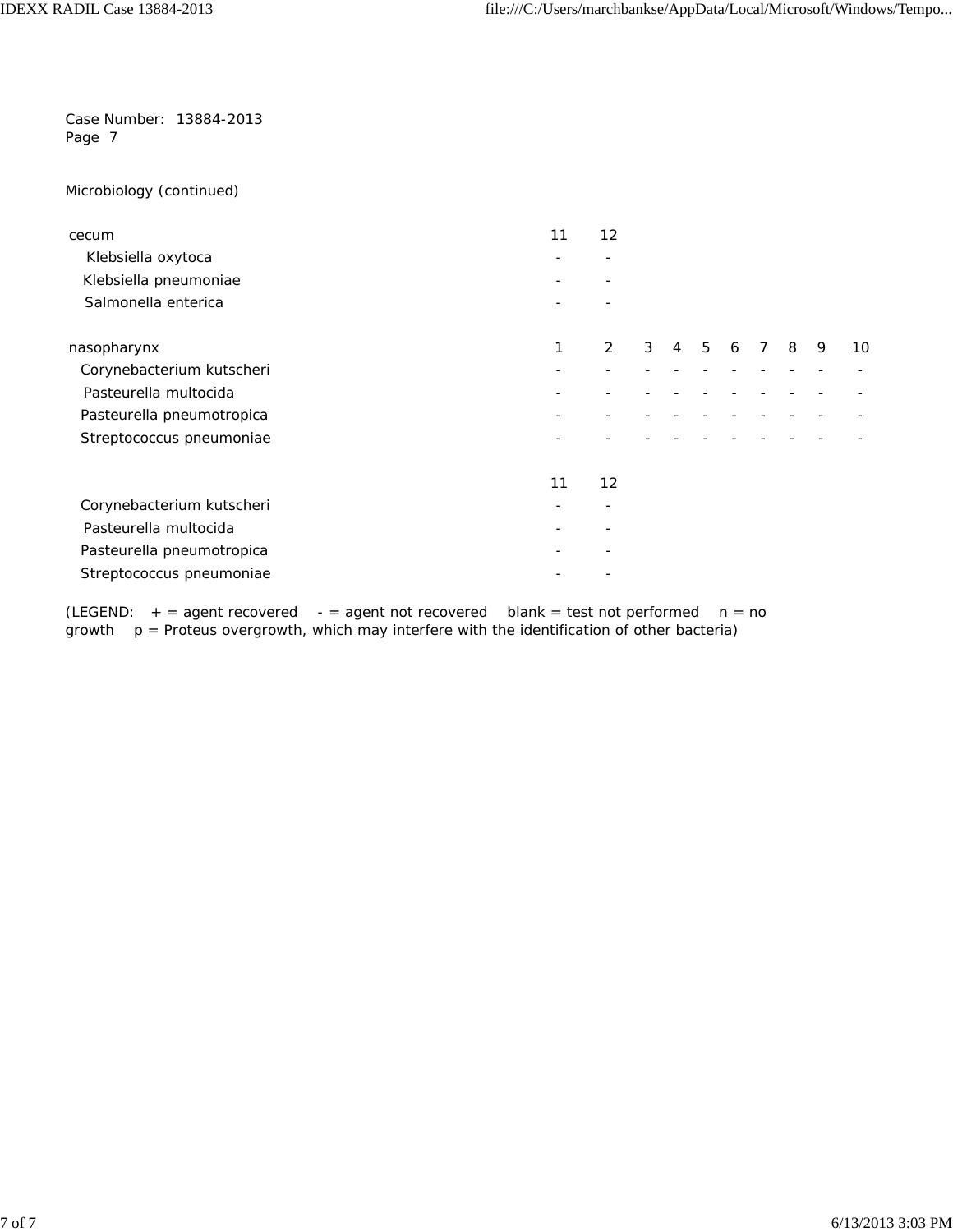

**CASE NUMBER: 13883-2013 RECEIVED ON:** 6/4/2013

**FINAL REPORT OF LABORATORY EXAMINATION 4011 Discovery Drive, Columbia MO 65201 1-800-669-0825 1-573-499-5700 idexx-radil@idexx.com www.idexxradil.com**

**COMPLETED ON:** 6/13/2013

**SUBMITTED BY:**

Sentinels and the sense of the sense of the sense of the sense of the sense of the sense of the sense of the sense of the sense of the sense of the sense of the sense of the sense of the sense of the sense of the sense of University of Missouri-RCA Columbia, MO 65201 United States 573-884-7970

**SPECIMEN DESCRIPTION:**

**SPECIES:** rat **DESCRIPTION:** Live Rats **NUMBER OF SPECIMENS:** 3 **BUILDING/FACILITY:** W113

| <u>ID</u> | Investigator | Room $#$ | <b>Strain</b> | <u>Sex</u> | <u>Age</u> | <b>Rack</b> |             |
|-----------|--------------|----------|---------------|------------|------------|-------------|-------------|
|           | Bryda        | W113     | CD            |            | Adults     | 1A          |             |
| 2         |              |          | CD            |            |            | 1A          |             |
| 3         |              |          | CD            |            |            | 1B          |             |
| 4         |              |          | CD            |            |            | 1B          | Not in cage |

**SERVICES/TESTS PERFORMED** Rederivation Necropsy Profile - rat

**Serologic evaluation for antibodies to:** *Clostridium piliforme*, *Mycoplasma pulmonis*, CAR bacillus, H1, Hantaan, KRV, LCMV, MAD1, PVM, RCV/SDAV, REO3, RMV, RPV, RTV, Sendai

**PCR evaluation for:** *Helicobacter bilis*, *Helicobacter ganmani*, *Helicobacter hepaticus*, *Helicobacter rodentium*, *Helicobacter* spp., *Helicobacter typhlonius*, *Mycoplasma pulmonis*, *Pneumocystis carinii*, *Streptobacillus moniliformis*

**Parasitologic evaluation for:** fur mites, mesostigmatid mites, lice, Spironucleus muris, Giardia muris, large intestinal flagellates and amoeba, pinworms and tapeworms

**Microbiologic evaluation for:** *Corynebacterium kutscheri*, *Klebsiella oxytoca*, *Klebsiella pneumoniae*, *Pasteurella multocida*, *Pasteurella pneumotropica*, *Salmonella enterica*, *Streptococcus pneumoniae*

**GENERAL COMMENTS:** CB: Sentinel rats placed in room on 3/19/13.

**SUMMARY:** All test results were negative.

**If you have questions, please call our toll free number at 1-800-669-0825 or e-mail us at idexxradil@idexx.com.**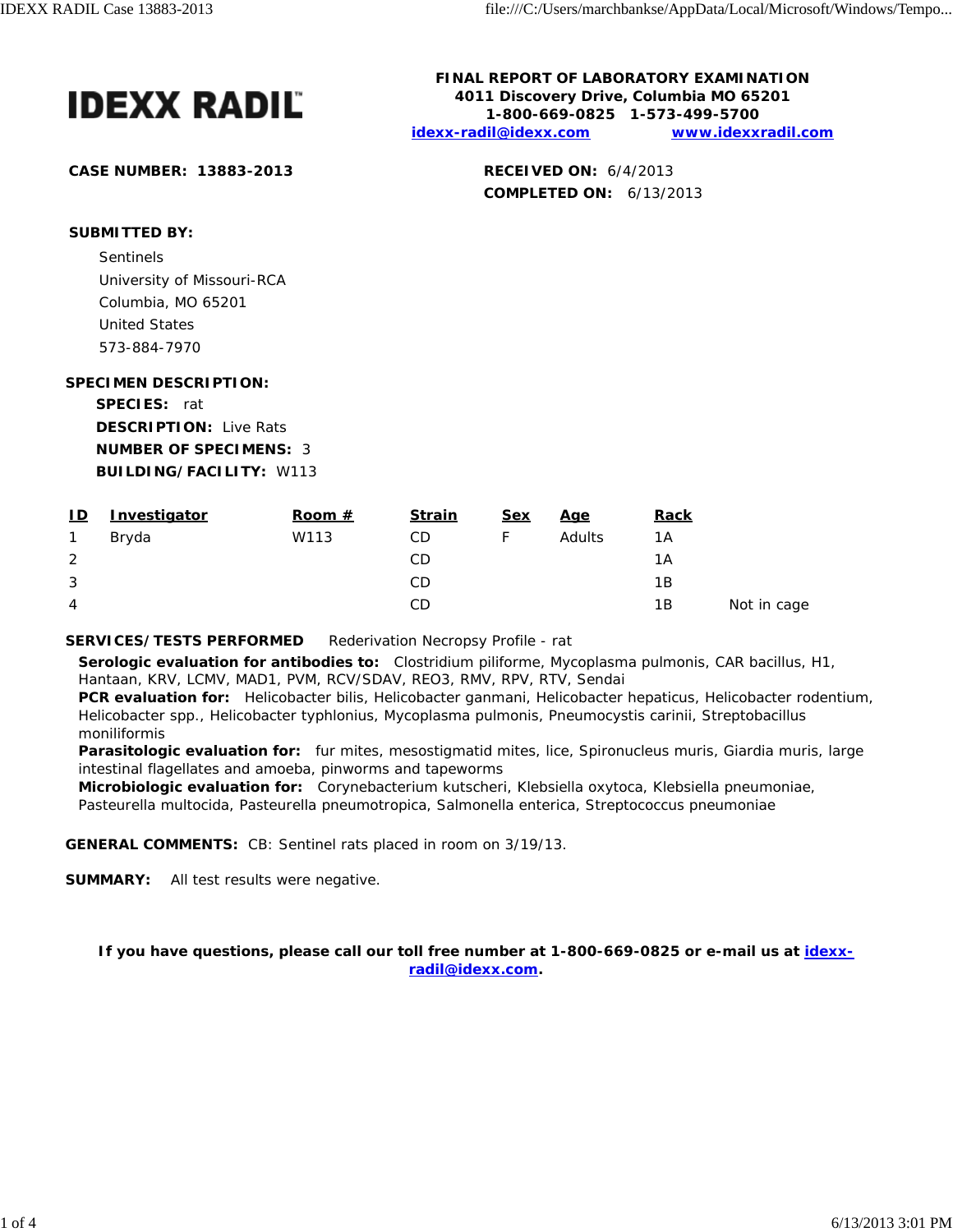## **NECROPSY:**

No gross lesions were detected in any of the body systems and organs examined. **SEROLOGY:**

# **MFI2 Serology Summary Report:**

| Date: 6/7/2013               | 1 | $\overline{2}$ | 3 |
|------------------------------|---|----------------|---|
| <b>CAR bacillus</b>          |   |                |   |
| <b>Hantaan</b>               |   |                |   |
| <b>LCMV</b>                  |   |                |   |
| Mycoplasma pulmonis          |   |                |   |
| <b>MAD1</b>                  |   |                |   |
| <b>RPV</b>                   |   |                |   |
| <b>RMV</b>                   |   |                |   |
| <b>KRV</b>                   |   |                |   |
| H1                           |   |                |   |
| <b>PVM</b>                   |   | -              |   |
| <b>RCV/SDAV</b>              |   |                |   |
| <b>REO3</b>                  |   |                |   |
| <b>RTV</b>                   |   |                |   |
| <b>Sendai</b>                |   |                |   |
| <b>Clostridium piliforme</b> |   |                |   |
| Rat IgG                      | N | N              | N |

## **Serology Detail Report:**

|                                |                   | 2 3 |  |
|--------------------------------|-------------------|-----|--|
| <b>CAR bacillus</b>            |                   |     |  |
| CAR bacillus purified bacteria | MFI ( $>$ 3.750)  |     |  |
| Hantaan                        |                   |     |  |
| Hantaan purified virus         | MFI ( $> 0.725$ ) |     |  |
| <b>LCMV</b>                    |                   |     |  |
| LCMV purified virus            | MFI ( $> 0.300$ ) |     |  |
| Mycoplasma pulmonis            |                   |     |  |
| M. pulmonis purified bacteria  | MFI ( $> 2.750$ ) |     |  |
| <b>MAD1</b>                    |                   |     |  |
| MAD1 purified virus            | MFI ( $> 2.550$ ) |     |  |
| <b>RPV</b>                     |                   |     |  |
| RPV purified virus             | MFI ( $> 1.100$ ) |     |  |
| NS <sub>1</sub>                | MFI ( $>$ 3.820)  |     |  |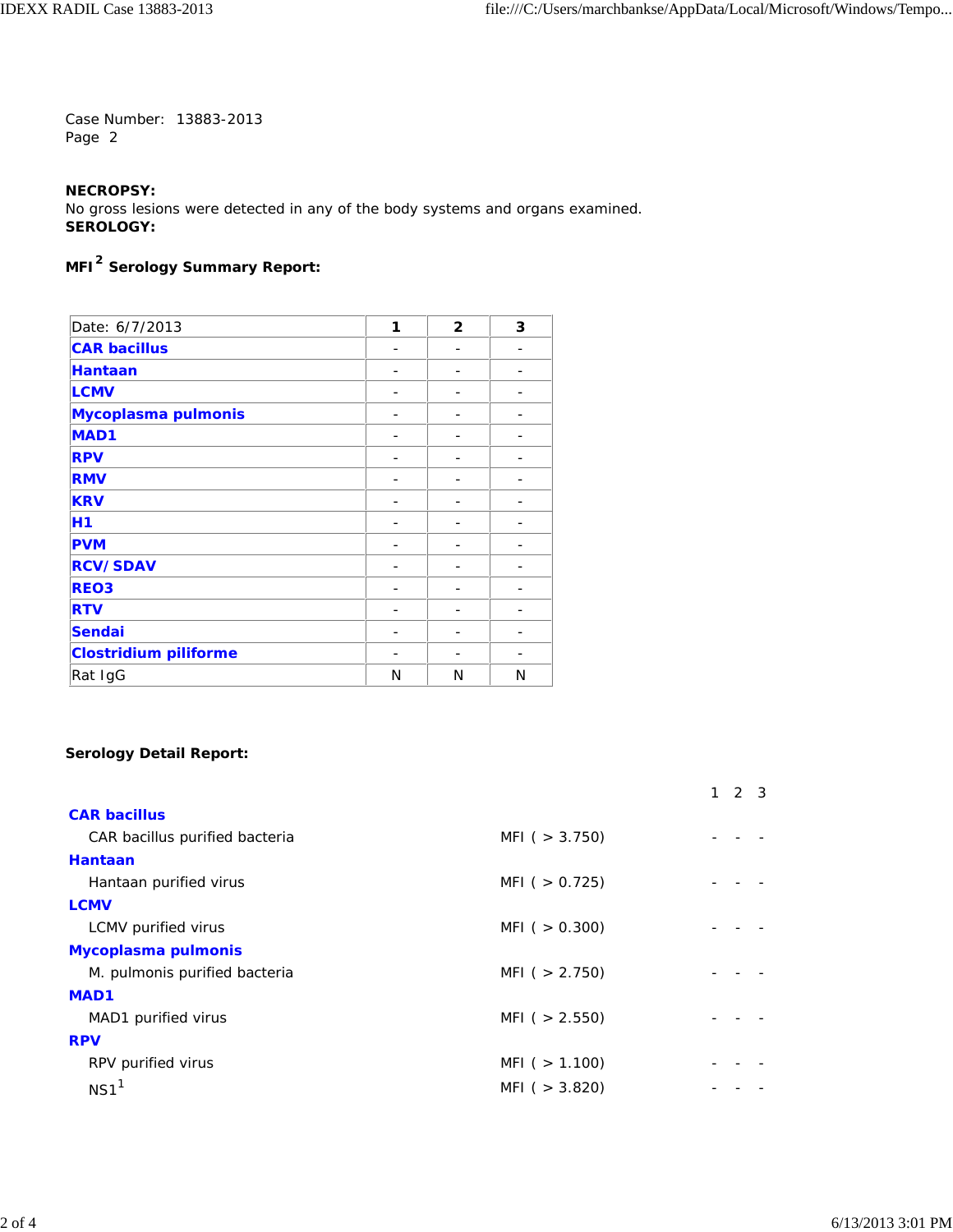Serology (continued)

|                                         |                     | 123 |
|-----------------------------------------|---------------------|-----|
| <b>RMV</b>                              |                     |     |
| RMV VP2 recombinant                     | MFI ( $> 0.845$ )   |     |
| NS1 <sup>1</sup>                        | MFI( > 3.820)       |     |
| <b>KRV</b>                              |                     |     |
| KRV purified virus                      | MFI( > 2.250)       |     |
| NS1 <sup>1</sup>                        | MFI( > 3.820)       |     |
| H1                                      |                     |     |
| H1 purified virus                       | MFI ( $> 1.200$ )   |     |
| NS1 <sup>1</sup>                        | MFI( > 3.820)       |     |
| <b>PVM</b>                              |                     |     |
| PVM purified virus                      | MFI ( $> 1.500$ )   |     |
| <b>RCV/SDAV</b>                         |                     |     |
| RCV/SDAV purified virus                 | MFI( > 3.750)       |     |
| RCV/SDAV NC recombinant                 | MFI ( $> 4.950$ )   |     |
| <b>REO3</b>                             |                     |     |
| REO3 purified virus                     | MFI ( $> 4.500$ )   |     |
| <b>RTV</b>                              |                     |     |
| RTV purified virus                      | MFI ( $> 1.100$ )   |     |
| TMEV purified virus                     | $MFI$ ( $> 1.100$ ) |     |
| <b>Sendai</b>                           |                     |     |
| Sendai purified virus                   | MFI( > 2.800)       |     |
| <b>Clostridium piliforme</b>            |                     |     |
| Clostridium piliforme purified bacteria | MFI ( $> 4.950$ )   |     |

NS1<sup>1</sup> = NS1 protein is highly conserved among rodent parvoviruses and thus serves as a generic assay for parvovirus seroconversion.

(LEGEND:  $* =$  borderline  $+ =$  positive -  $=$  negative blank = test not performed EQ = equivocal HE = hemolysis precluded testing  $I =$  insufficient L = less than 10% normal IgG N = normal IgG NS = non-specific reactivity W = weak positive WB = Western Blot confirmatory analysis pending)

Positive MFI results are reported as "+" followed by a number from 1 to 33 in thousands rounded off to the nearest thousand.

## **PCR EVALUATION:**

| Specimen: feces      | $1 \quad 2 \quad 3$ |  |
|----------------------|---------------------|--|
| Helicobacter spp.    |                     |  |
| Helicobacter bilis   |                     |  |
| Helicobacter ganmani |                     |  |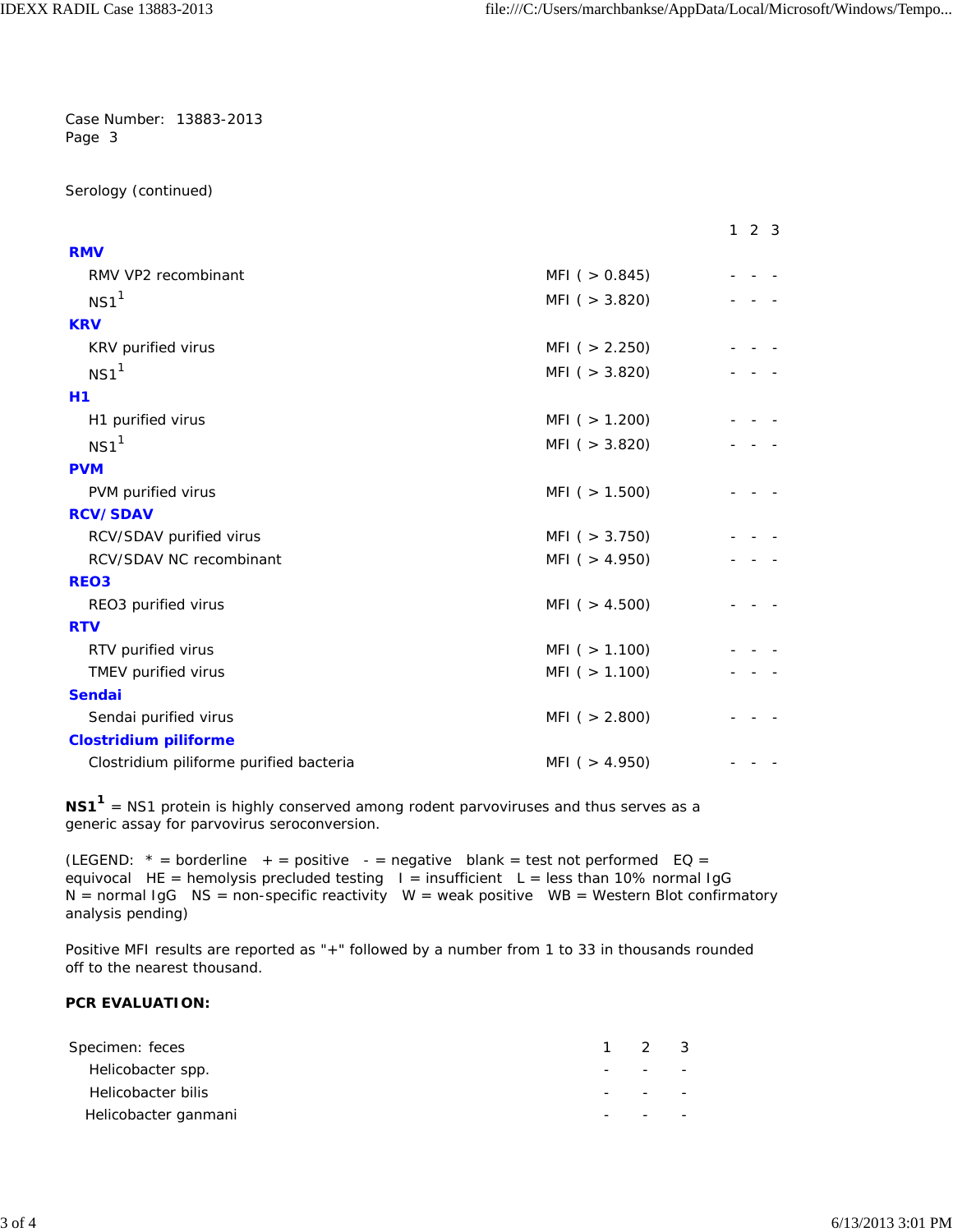PCR (continued)

| Specimen: feces               |   | 2             | 3 |
|-------------------------------|---|---------------|---|
| Helicobacter hepaticus        |   |               |   |
| Helicobacter rodentium        |   |               |   |
| Helicobacter typhlonius       |   |               |   |
| Specimen: lung                | 1 | $\mathcal{P}$ | 3 |
| Pneumocystis carinii          |   |               |   |
| Specimen: nasopharyngeal swab |   | $\mathcal{P}$ | 3 |
| Mycoplasma pulmonis           |   |               |   |
| Specimen: oral swab           | 1 |               | 3 |
| Streptobacillus moniliformis  |   |               |   |

(LEGEND:  $+$  = positive - = negative id:id = pooled sample blank = test not performed equ = equivocal NT or blank = no test performed sus = suspect wps = weak positive)

All samples are first tested by the *Helicobacter* spp. PCR assay; a generic *Helicobacter* PCR assay that detects all bacteria in the *Helicobacter* genus. Samples testing negative on this assay are reported negative for *Helicobacter* spp. and all species-specific helicobacters. Samples testing positive on the *Helicobacter* spp. assay are subsequently retested on the *Helicobacter* spp. assay and tested with PCR assays specific for *H. bilis, H. ganmani, H. hepaticus, H. rodentium* and *H. typhlonius* and positive results are reported.

### **PARASITOLOGY:**

|                           | ◀ | $\mathfrak{D}$ | 3 |   |   |   |
|---------------------------|---|----------------|---|---|---|---|
| parasites                 |   |                |   |   |   |   |
| <b>MICROBIOLOGY:</b>      |   |                |   |   |   |   |
| cecum                     |   |                |   | 1 | 2 | 3 |
| Klebsiella oxytoca        |   |                |   |   |   |   |
| Klebsiella pneumoniae     |   |                |   |   |   |   |
| Salmonella enterica       |   |                |   |   |   |   |
| nasopharynx               |   |                |   | 1 | 2 | 3 |
| Corynebacterium kutscheri |   |                |   |   |   |   |
| Pasteurella multocida     |   |                |   |   |   |   |
| Pasteurella pneumotropica |   |                |   |   |   |   |
| Streptococcus pneumoniae  |   |                |   |   |   |   |

(LEGEND:  $+$  = agent recovered - = agent not recovered blank = test not performed  $n = no$  $growth$   $p =$  Proteus overgrowth, which may interfere with the identification of other bacteria)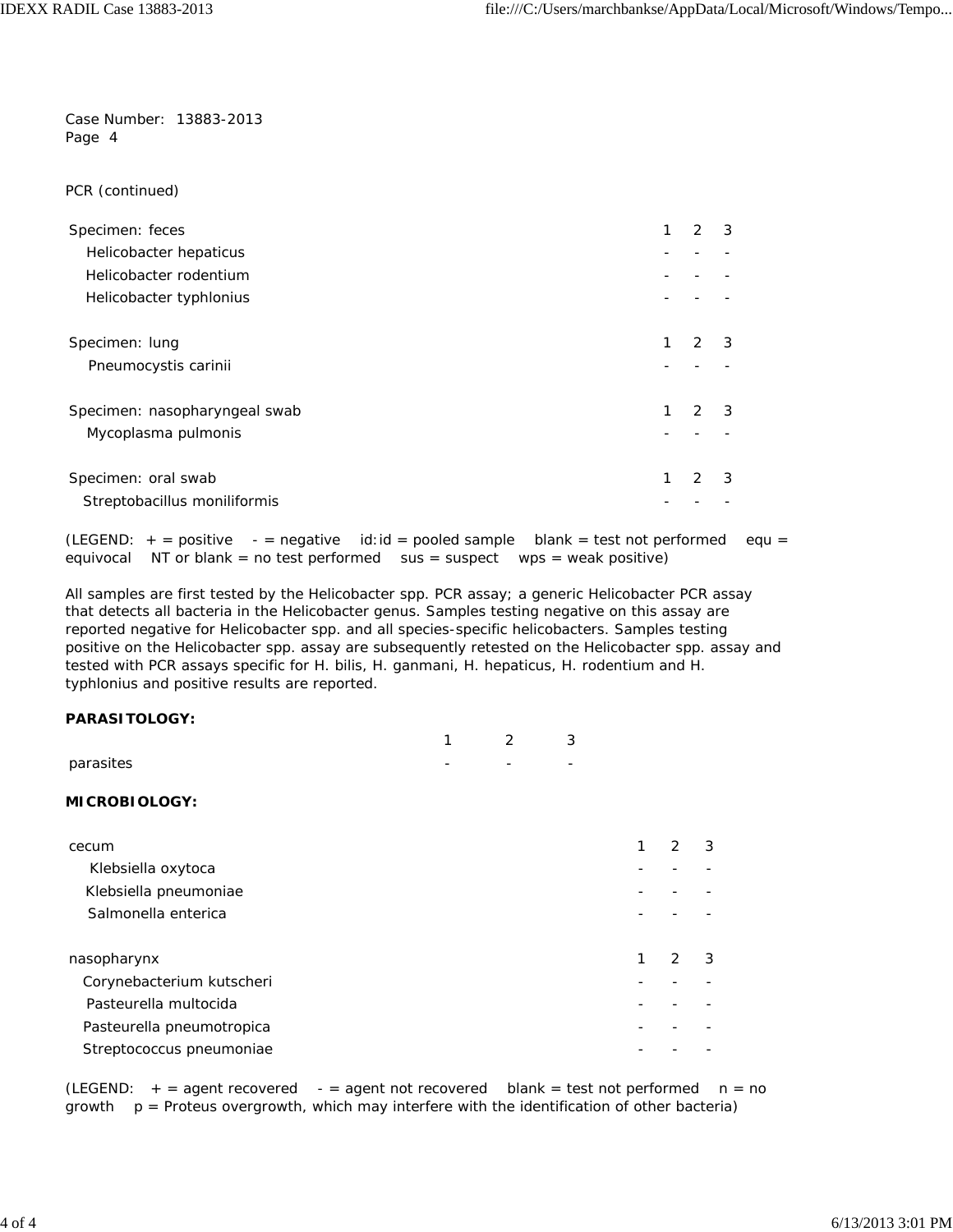

**CASE NUMBER: 13882-2013 RECEIVED ON:** 6/4/2013

**FINAL REPORT OF LABORATORY EXAMINATION 4011 Discovery Drive, Columbia MO 65201 1-800-669-0825 1-573-499-5700 idexx-radil@idexx.com www.idexxradil.com**

**COMPLETED ON:** 6/13/2013

# **SUBMITTED BY:**

Sentinels and the sense of the sense of the sense of the sense of the sense of the sense of the sense of the sense of the sense of the sense of the sense of the sense of the sense of the sense of the sense of the sense of University of Missouri-RCA Columbia, MO 65201 United States 573-884-7970

#### **SPECIMEN DESCRIPTION:**

**SPECIES:** rat

**DESCRIPTION:** Live Rats **NUMBER OF SPECIMENS:** 24 **BUILDING/FACILITY:** W112

| $\underline{\mathsf{ID}}$ | Investigator | Room # | <b>Strain</b> | <b>Sex</b>  | <u>Age</u> | Rack          |
|---------------------------|--------------|--------|---------------|-------------|------------|---------------|
| $\mathbf{1}$              | Bryda        | W112   | $\mathsf{CD}$ | $\mathsf F$ | Adults     | 1A            |
| $\overline{c}$            |              |        | $\mathsf{CD}$ |             |            | 1A            |
| $\sqrt{3}$                |              |        | $\mathsf{CD}$ |             |            | 1B            |
| $\sqrt{4}$                |              |        | $\mathsf{CD}$ |             |            | $1\mathrm{B}$ |
| 5                         |              |        | $\mathsf{CD}$ |             |            | 2A            |
| $\boldsymbol{6}$          |              |        | $\mathsf{CD}$ |             |            | 2A            |
| $\overline{7}$            |              |        | $\mathsf{CD}$ |             |            | $2\mathsf{B}$ |
| 8                         |              |        | $\mathsf{CD}$ |             |            | $2\mathsf{B}$ |
| 9                         |              |        | $\mathsf{CD}$ |             |            | $3A$          |
| $10$                      |              |        | $\mathsf{CD}$ |             |            | $3A$          |
| 11                        |              |        | $\mathsf{CD}$ |             |            | $3\mathsf{B}$ |
| 12                        |              |        | $\mathsf{CD}$ |             |            | $3\mathsf{B}$ |
| 13                        |              |        | $\mathsf{CD}$ |             |            | 4A            |
| $14$                      |              |        | $\mathsf{CD}$ |             |            | 4A            |
| 15                        |              |        | $\mathsf{CD}$ |             |            | 4B            |
| 16                        |              |        | $\mathsf{CD}$ |             |            | $4\mathsf{B}$ |
| 17                        |              |        | $\mathsf{CD}$ |             |            | $5A$          |
| 18                        |              |        | $\mathsf{CD}$ |             |            | $5A$          |
| 19                        |              |        | $\mathsf{CD}$ |             |            | $5B$          |
| 20                        |              |        | $\mathsf{CD}$ |             |            | $5\mathsf{B}$ |
| 21                        |              |        | $\mathsf{CD}$ |             |            | 6A            |
| 22                        |              |        | $\mathsf{CD}$ |             |            | 6A            |
| 23                        |              |        | $\mathsf{CD}$ |             |            | 6B            |
| 24                        |              |        | $\mathsf{CD}$ |             |            | 6B            |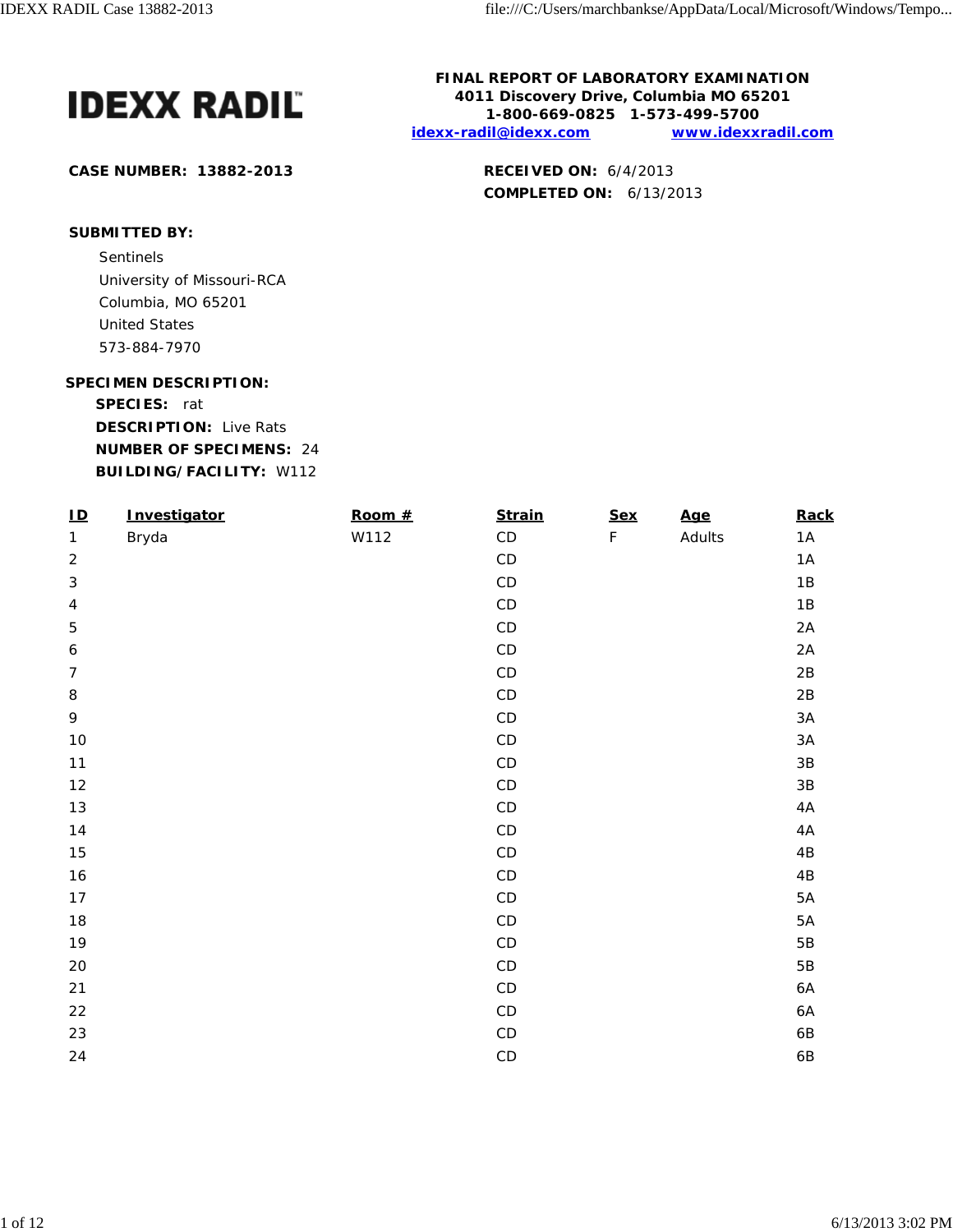#### **SERVICES/TESTS PERFORMED** Rederivation Necropsy Profile - rat

**Serologic evaluation for antibodies to:** *Clostridium piliforme*, *Mycoplasma pulmonis*, CAR bacillus, H1, Hantaan, KRV, LCMV, MAD1, PVM, RCV/SDAV, REO3, RMV, RPV, RTV, Sendai **PCR evaluation for:** *Helicobacter bilis*, *Helicobacter ganmani*, *Helicobacter hepaticus*, *Helicobacter rodentium*,

*Helicobacter* spp., *Helicobacter typhlonius*, *Mycoplasma pulmonis*, *Pneumocystis carinii*, *Streptobacillus moniliformis*

**Parasitologic evaluation for:** fur mites, mesostigmatid mites, lice, Spironucleus muris, Giardia muris, large intestinal flagellates and amoeba, pinworms and tapeworms

**Microbiologic evaluation for:** *Corynebacterium kutscheri*, *Klebsiella oxytoca*, *Klebsiella pneumoniae*, *Pasteurella multocida*, *Pasteurella pneumotropica*, *Salmonella enterica*, *Streptococcus pneumoniae*

**GENERAL COMMENTS:** CB: Sentinel rats placed on 3/19/2013.

**SUMMARY:** All test results were negative.

**If you have questions, please call our toll free number at 1-800-669-0825 or e-mail us at idexxradil@idexx.com.**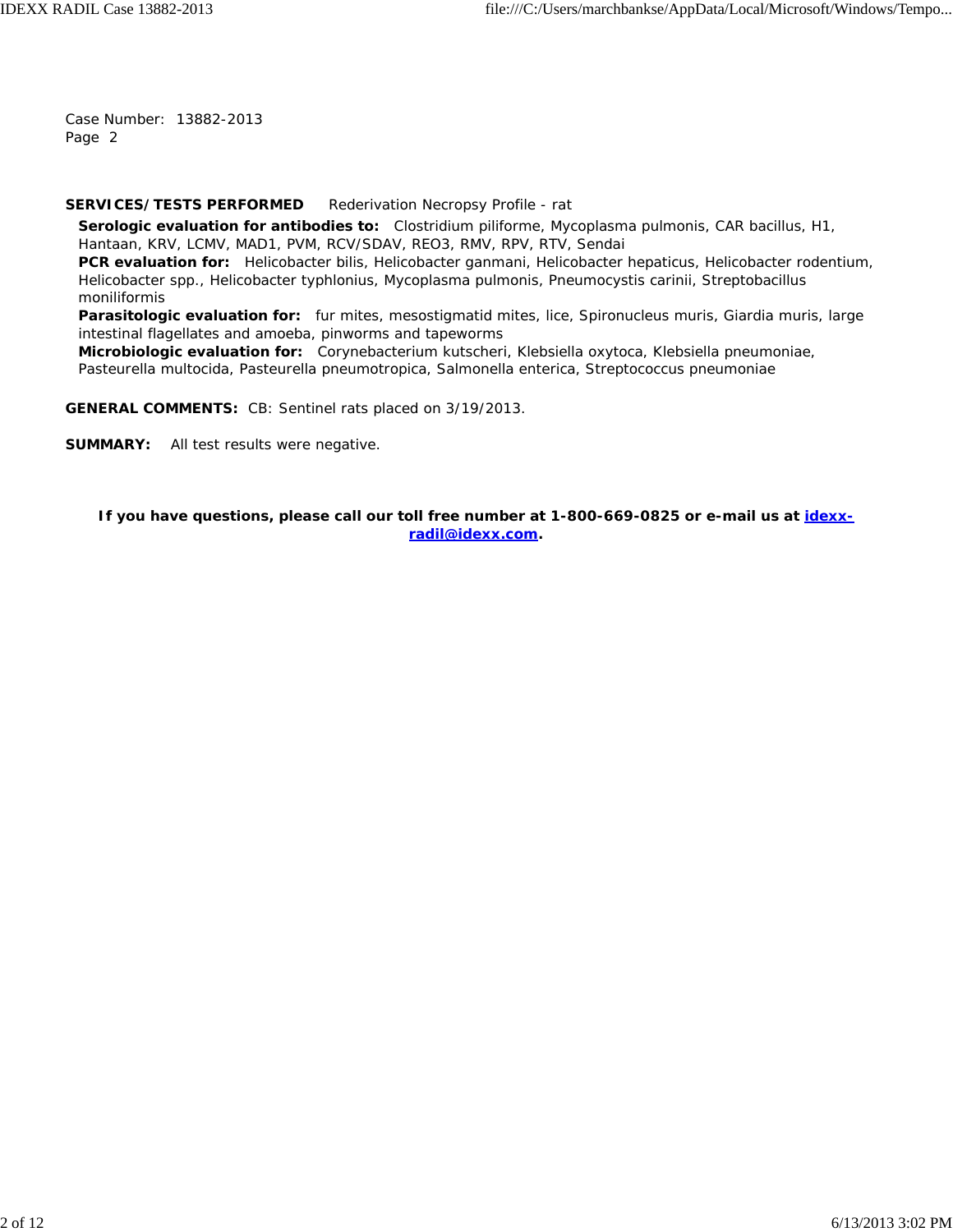## **NECROPSY:**

No gross lesions were detected in any of the body systems and organs examined. **SEROLOGY:**

# **MFI2 Serology Summary Report:**

| Date: 6/7/2013               | 1                        | $\overline{2}$           | 3                        | $\overline{\mathbf{4}}$  | 5                        | 6                        | 7                            | 8                        | 9                        | 10                       |
|------------------------------|--------------------------|--------------------------|--------------------------|--------------------------|--------------------------|--------------------------|------------------------------|--------------------------|--------------------------|--------------------------|
| <b>CAR bacillus</b>          | $\overline{\phantom{a}}$ | $\overline{\phantom{0}}$ | $\overline{\phantom{a}}$ | ۰                        | $\overline{\phantom{a}}$ | -                        | -                            | -                        | $\overline{\phantom{a}}$ | $\overline{\phantom{a}}$ |
| Hantaan                      | $\overline{\phantom{a}}$ | $\overline{\phantom{m}}$ | $\overline{\phantom{a}}$ | $\overline{\phantom{0}}$ | $\overline{\phantom{a}}$ | ۰                        | $\overline{\phantom{0}}$     | -                        | -                        | $\overline{\phantom{a}}$ |
| <b>LCMV</b>                  | $\overline{\phantom{a}}$ | $\overline{\phantom{a}}$ | $\overline{\phantom{a}}$ | -                        | $\overline{\phantom{a}}$ | $\overline{\phantom{a}}$ | -                            | -                        | $\overline{\phantom{a}}$ | $\overline{\phantom{0}}$ |
| Mycoplasma pulmonis          | $\overline{\phantom{a}}$ | $\overline{\phantom{0}}$ | $\overline{\phantom{a}}$ | ۰                        | $\overline{\phantom{a}}$ | -                        | $\qquad \qquad -$            | -                        | $\overline{\phantom{a}}$ |                          |
| MAD <sub>1</sub>             | $\overline{\phantom{a}}$ | $\overline{\phantom{m}}$ | $\overline{\phantom{a}}$ | ۰                        | $\overline{\phantom{a}}$ | ۰                        | -                            | -                        | -                        | $\overline{\phantom{0}}$ |
| <b>RPV</b>                   | $\overline{\phantom{a}}$ | $\overline{\phantom{a}}$ | $\overline{\phantom{a}}$ | ۰                        | $\overline{\phantom{a}}$ | $\overline{\phantom{a}}$ | -                            | -                        | $\overline{\phantom{a}}$ | $\overline{\phantom{0}}$ |
| <b>RMV</b>                   | $\overline{\phantom{a}}$ | $\overline{\phantom{0}}$ | $\overline{\phantom{a}}$ | $\overline{\phantom{0}}$ | $\overline{\phantom{a}}$ | ۰                        | $\overline{\phantom{0}}$     | -                        | ٠                        | $\overline{\phantom{0}}$ |
| <b>KRV</b>                   | $\overline{\phantom{a}}$ | $\overline{\phantom{m}}$ | $\overline{\phantom{a}}$ | -                        | $\overline{\phantom{a}}$ | $\overline{\phantom{a}}$ | $\overline{\phantom{a}}$     | -                        | -                        | $\overline{\phantom{0}}$ |
| <b>H1</b>                    | $\overline{\phantom{a}}$ | -                        | $\overline{\phantom{a}}$ | -                        | $\overline{\phantom{a}}$ | -                        | -                            | -                        | -                        |                          |
| <b>PVM</b>                   | $\overline{\phantom{a}}$ | $\overline{\phantom{0}}$ | $\overline{\phantom{a}}$ | ۰                        | $\overline{\phantom{a}}$ | ۰                        | $\qquad \qquad -$            | ۰                        | $\overline{\phantom{a}}$ |                          |
| <b>RCV/SDAV</b>              | $\overline{\phantom{a}}$ | $\overline{\phantom{a}}$ | $\overline{\phantom{a}}$ | -                        | $\overline{\phantom{a}}$ | $\overline{\phantom{a}}$ | -                            | -                        | $\overline{\phantom{a}}$ | $\overline{\phantom{0}}$ |
| REO <sub>3</sub>             | $\overline{\phantom{a}}$ | $\overline{\phantom{m}}$ | $\overline{\phantom{a}}$ | $\overline{\phantom{0}}$ | $\overline{\phantom{a}}$ | ۰                        | Ξ.                           | -                        | -                        |                          |
| <b>RTV</b>                   | $\overline{\phantom{a}}$ | $\overline{\phantom{0}}$ | $\overline{\phantom{a}}$ | $\overline{\phantom{a}}$ | $\overline{\phantom{a}}$ | $\overline{\phantom{a}}$ | $\qquad \qquad \blacksquare$ | $\overline{\phantom{a}}$ | ۰                        | $\overline{\phantom{a}}$ |
| Sendai                       | $\overline{\phantom{a}}$ | $\overline{\phantom{a}}$ | $\overline{\phantom{a}}$ | -                        | $\overline{\phantom{a}}$ | $\overline{\phantom{a}}$ | -                            | ۰                        | -                        | $\qquad \qquad$          |
| <b>Clostridium piliforme</b> | $\overline{\phantom{a}}$ | $\overline{\phantom{0}}$ | $\overline{\phantom{a}}$ | ۰                        | $\overline{\phantom{a}}$ | ۰                        | Ξ.                           | $\overline{\phantom{0}}$ | -                        |                          |
| Rat IgG                      | N                        | N                        | N                        | N                        | N                        | N                        | N                            | N                        | N                        | N                        |

|                              | 11                       | 12                       | 13                       | 14                       | 15                       | 16                       | 17                       | 18                       | 19                       | 20                       |
|------------------------------|--------------------------|--------------------------|--------------------------|--------------------------|--------------------------|--------------------------|--------------------------|--------------------------|--------------------------|--------------------------|
| <b>CAR bacillus</b>          | $\overline{\phantom{a}}$ | $\overline{\phantom{0}}$ | $\qquad \qquad -$        | $\overline{\phantom{a}}$ | $\overline{\phantom{a}}$ | $\overline{\phantom{0}}$ | $\overline{\phantom{a}}$ | ۰                        | $\overline{\phantom{m}}$ | $\overline{\phantom{0}}$ |
| Hantaan                      | $\overline{\phantom{a}}$ | $\overline{\phantom{a}}$ | $\overline{\phantom{a}}$ | $\overline{\phantom{a}}$ | $\overline{\phantom{a}}$ | $\overline{\phantom{0}}$ | $\overline{\phantom{a}}$ | -                        | $\overline{\phantom{a}}$ | $\overline{\phantom{0}}$ |
| <b>LCMV</b>                  | -                        | $\overline{\phantom{0}}$ | $\overline{\phantom{a}}$ | $\overline{\phantom{a}}$ | $\overline{\phantom{a}}$ | $\overline{\phantom{0}}$ | -                        | -                        | -                        | -                        |
| Mycoplasma pulmonis          | $\overline{\phantom{a}}$ | $\overline{\phantom{a}}$ | $\overline{\phantom{a}}$ | $\overline{\phantom{0}}$ | $\overline{\phantom{a}}$ | $\overline{\phantom{a}}$ | $\overline{\phantom{a}}$ | -                        | $\overline{\phantom{m}}$ | $\qquad \qquad$          |
| MAD <sub>1</sub>             | $\overline{\phantom{a}}$ | $\overline{\phantom{0}}$ | $\qquad \qquad -$        | $\overline{\phantom{a}}$ | $\overline{\phantom{a}}$ | $\qquad \qquad$          | -                        | -                        | $\overline{\phantom{a}}$ | $\qquad \qquad$          |
| <b>RPV</b>                   | $\overline{\phantom{a}}$ | $\overline{\phantom{0}}$ | $\overline{\phantom{a}}$ | $\overline{\phantom{a}}$ | $\overline{\phantom{a}}$ | -                        | $\overline{\phantom{a}}$ | -                        | $\overline{\phantom{m}}$ | $\overline{\phantom{a}}$ |
| <b>RMV</b>                   | $\overline{\phantom{a}}$ | $\qquad \qquad$          | $\overline{\phantom{a}}$ | $\overline{\phantom{a}}$ | $\overline{\phantom{a}}$ | $\qquad \qquad$          | -                        | $\overline{a}$           | -                        | -                        |
| <b>KRV</b>                   | $\overline{\phantom{a}}$ | $\overline{\phantom{0}}$ | $\blacksquare$           | $\overline{\phantom{a}}$ | $\overline{\phantom{a}}$ | $\overline{\phantom{a}}$ | $\overline{\phantom{a}}$ | ۰                        | $\overline{\phantom{m}}$ | $\overline{\phantom{a}}$ |
| <b>H1</b>                    | -                        | $\overline{\phantom{a}}$ | $\qquad \qquad -$        | $\overline{\phantom{a}}$ | $\overline{\phantom{a}}$ | $\qquad \qquad$          | -                        | -                        | -                        | -                        |
| <b>PVM</b>                   | $\overline{\phantom{a}}$ | $\overline{\phantom{a}}$ | $\qquad \qquad -$        | $\overline{\phantom{a}}$ | $\overline{\phantom{a}}$ | $\overline{\phantom{a}}$ | $\overline{\phantom{0}}$ | $\overline{\phantom{0}}$ | $\overline{\phantom{m}}$ | ۰                        |
| <b>RCV/SDAV</b>              | -                        | $\overline{\phantom{0}}$ | $\overline{\phantom{a}}$ | $\overline{\phantom{0}}$ | $\overline{\phantom{a}}$ |                          | -                        | -                        | $\overline{\phantom{a}}$ |                          |
| <b>REO3</b>                  | $\overline{\phantom{a}}$ | $\overline{\phantom{a}}$ | $\qquad \qquad -$        | $\overline{\phantom{a}}$ | $\overline{\phantom{a}}$ | $\qquad \qquad$          | $\overline{\phantom{a}}$ | -                        | $\overline{\phantom{a}}$ | $\qquad \qquad$          |
| <b>RTV</b>                   | $\overline{\phantom{a}}$ | $\overline{\phantom{a}}$ | $\qquad \qquad -$        | $\overline{\phantom{a}}$ | $\overline{\phantom{a}}$ | $\qquad \qquad$          | -                        | -                        | $\overline{\phantom{a}}$ | -                        |
| Sendai                       | -                        | $\overline{\phantom{0}}$ | $\qquad \qquad -$        | <b>1</b>                 | -                        |                          | $\overline{\phantom{a}}$ | -                        | $\overline{\phantom{a}}$ |                          |
| <b>Clostridium piliforme</b> | $\overline{\phantom{a}}$ | $\overline{\phantom{0}}$ | $\qquad \qquad -$        | $\overline{\phantom{a}}$ | $\overline{\phantom{a}}$ | $\overline{\phantom{a}}$ | $\overline{\phantom{a}}$ | -                        | $\overline{\phantom{a}}$ | ۰                        |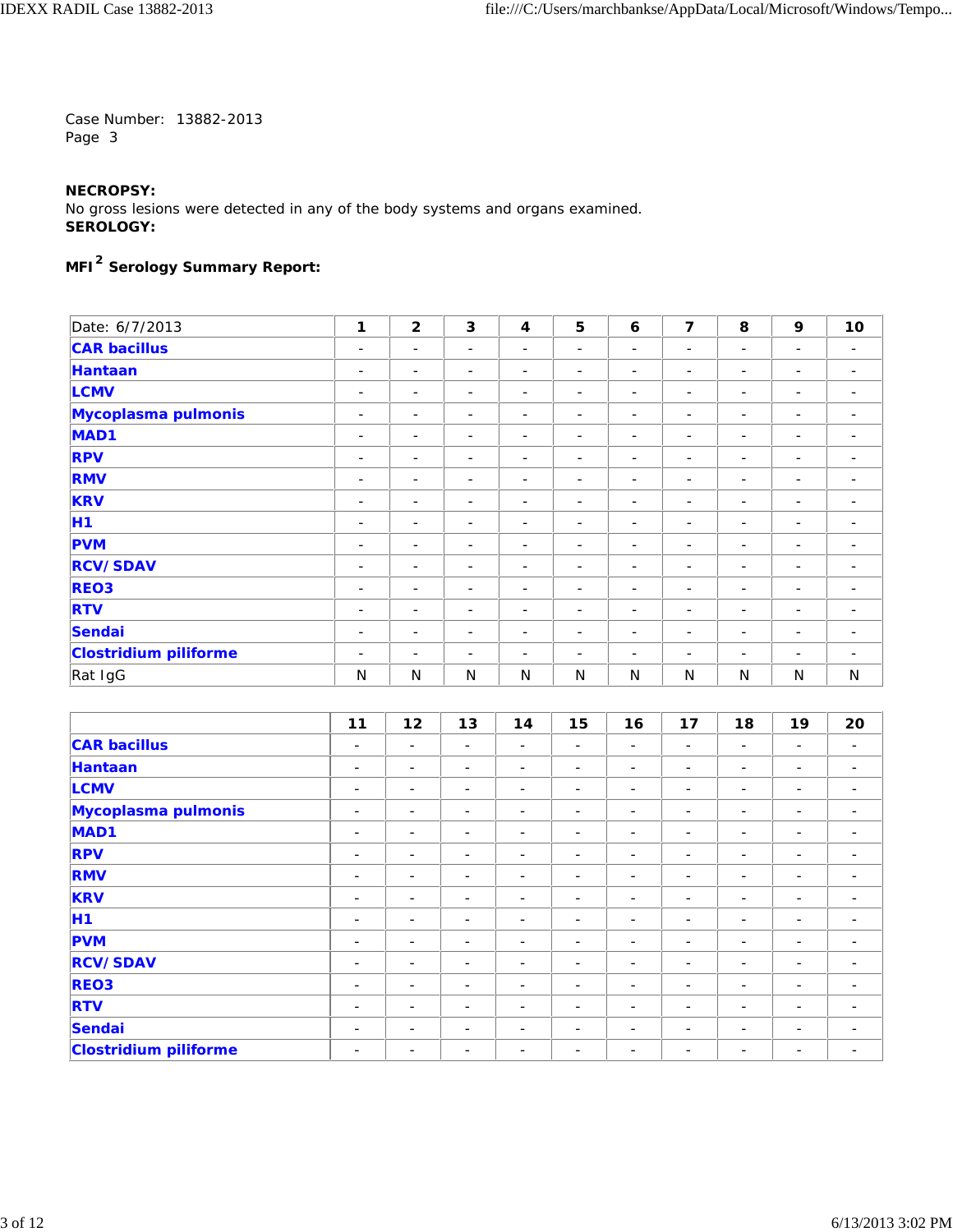## Serology (continued)

|                    |   | . . | . .<br>د،<br>___ | 4 | - -<br>. .<br>. . | $\sim$<br>i o | --          | - -<br>. .<br>____ |   | 20<br>$\sim$ |
|--------------------|---|-----|------------------|---|-------------------|---------------|-------------|--------------------|---|--------------|
| InG<br>$\vert$ Rat | N | יי  | N<br>. .         | N | ΙN                | A.            | $\sim$<br>в | W.                 | ı | N            |

|                              | 21              | 22 | 23 | 24 |
|------------------------------|-----------------|----|----|----|
| <b>CAR bacillus</b>          |                 |    |    |    |
| <b>Hantaan</b>               | -               |    | ۰  |    |
| <b>LCMV</b>                  | $\qquad \qquad$ |    | ۰  |    |
| Mycoplasma pulmonis          | -               | -  | -  |    |
| <b>MAD1</b>                  | -               |    | ۰  |    |
| <b>RPV</b>                   |                 |    |    |    |
| <b>RMV</b>                   |                 |    |    |    |
| <b>KRV</b>                   | -               |    | ۰  |    |
| H1                           | -               |    | ۰  |    |
| <b>PVM</b>                   | -               |    | ۰  |    |
| <b>RCV/SDAV</b>              |                 |    | ۰  |    |
| REO <sub>3</sub>             |                 |    |    |    |
| <b>RTV</b>                   |                 |    |    |    |
| <b>Sendai</b>                | -               |    | ۰  |    |
| <b>Clostridium piliforme</b> | -               |    | ۰  |    |
| Rat IgG                      | N               | N  | N  | N  |

## **Serology Detail Report:**

| MFI ( $>$ 3.750)  |  |  |  |  |                      |
|-------------------|--|--|--|--|----------------------|
|                   |  |  |  |  |                      |
| MFI ( $> 0.725$ ) |  |  |  |  |                      |
|                   |  |  |  |  |                      |
| MFI ( $> 0.300$ ) |  |  |  |  |                      |
|                   |  |  |  |  |                      |
| MFI ( $> 2.750$ ) |  |  |  |  |                      |
|                   |  |  |  |  |                      |
| MFI ( $> 2.550$ ) |  |  |  |  |                      |
|                   |  |  |  |  | 1 2 3 4 5 6 7 8 9 10 |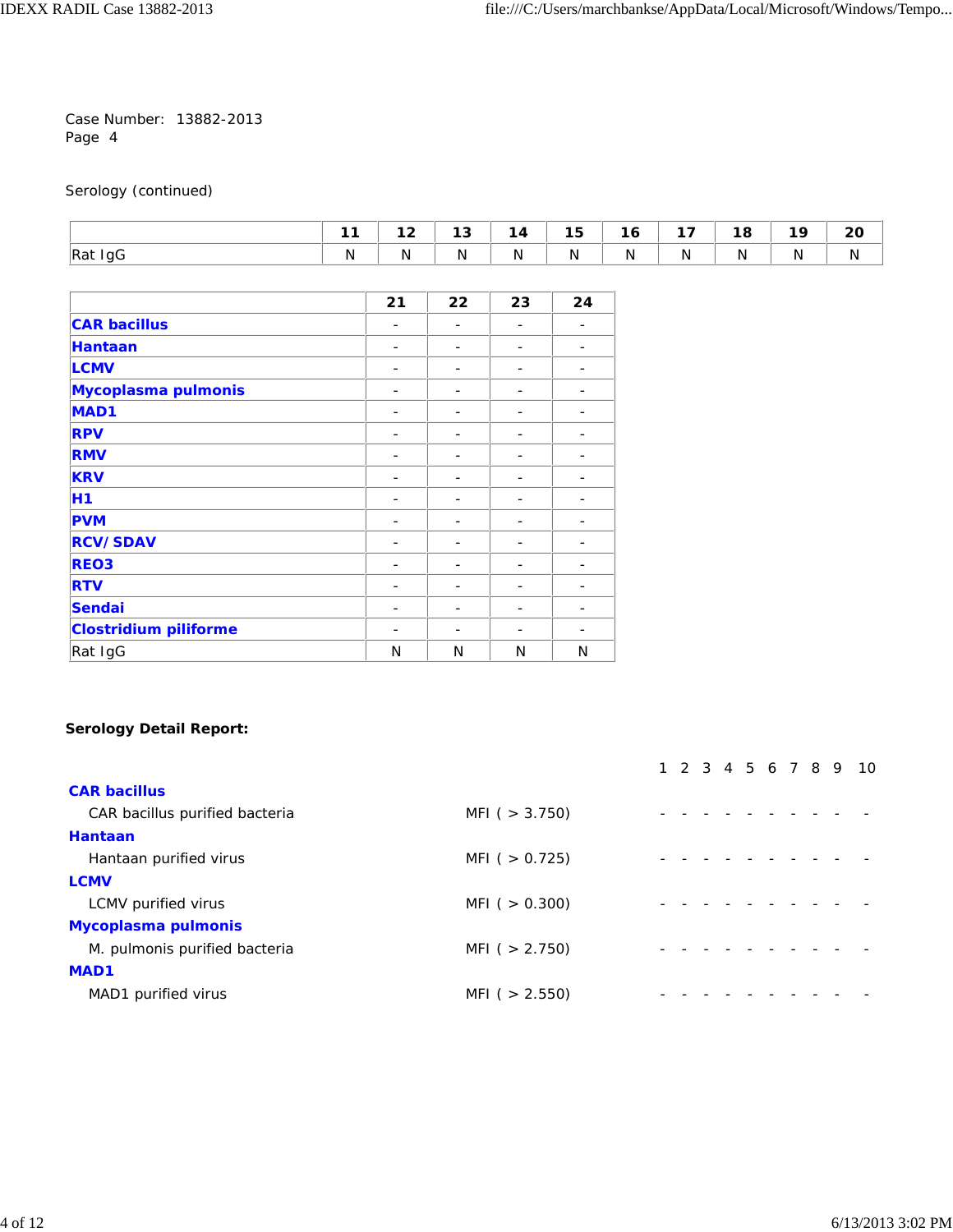Serology (continued)

| RPV purified virus<br>MFI ( > 1.100)<br>NS1 <sup>1</sup><br>MFI( > 3.820)<br>MFI( > 0.845)<br>RMV VP2 recombinant<br>$NS1$ <sup>1</sup><br>MFI( > 3.820)<br>KRV purified virus<br>MFI( > 2.250)<br>NS1 <sup>1</sup><br>MFI( > 3.820)<br>H1 purified virus<br>MFI( > 1.200)<br>$NS1$ <sup>1</sup><br>MFI( > 3.820)<br>PVM purified virus<br>MFI( > 1.500)<br>RCV/SDAV purified virus<br>MFI( > 3.750)<br>RCV/SDAV NC recombinant<br>MFI( > 4.950)<br>REO3 purified virus<br>MFI ( $> 4.500$ )<br>RTV purified virus<br>MFI( > 1.100)<br>MFI ( $> 1.100$ )<br>TMEV purified virus<br>Sendai purified virus<br>MFI( > 2.800)<br>Clostridium piliforme purified bacteria<br>MFI( > 4.950)<br>12 13 14 15 16 17 18 19 20<br>11<br><b>CAR bacillus</b><br>CAR bacillus purified bacteria<br>MFI( > 3.750)<br><b>Hantaan</b><br>MFI( > 0.725)<br>Hantaan purified virus<br><b>LCMV</b> |                              |                     |  |  |  |  | 1 2 3 4 5 6 7 8 9 10 |  |
|---------------------------------------------------------------------------------------------------------------------------------------------------------------------------------------------------------------------------------------------------------------------------------------------------------------------------------------------------------------------------------------------------------------------------------------------------------------------------------------------------------------------------------------------------------------------------------------------------------------------------------------------------------------------------------------------------------------------------------------------------------------------------------------------------------------------------------------------------------------------------------|------------------------------|---------------------|--|--|--|--|----------------------|--|
|                                                                                                                                                                                                                                                                                                                                                                                                                                                                                                                                                                                                                                                                                                                                                                                                                                                                                 | <b>RPV</b>                   |                     |  |  |  |  |                      |  |
|                                                                                                                                                                                                                                                                                                                                                                                                                                                                                                                                                                                                                                                                                                                                                                                                                                                                                 |                              |                     |  |  |  |  |                      |  |
|                                                                                                                                                                                                                                                                                                                                                                                                                                                                                                                                                                                                                                                                                                                                                                                                                                                                                 |                              |                     |  |  |  |  |                      |  |
|                                                                                                                                                                                                                                                                                                                                                                                                                                                                                                                                                                                                                                                                                                                                                                                                                                                                                 | <b>RMV</b>                   |                     |  |  |  |  |                      |  |
|                                                                                                                                                                                                                                                                                                                                                                                                                                                                                                                                                                                                                                                                                                                                                                                                                                                                                 |                              |                     |  |  |  |  |                      |  |
|                                                                                                                                                                                                                                                                                                                                                                                                                                                                                                                                                                                                                                                                                                                                                                                                                                                                                 |                              |                     |  |  |  |  |                      |  |
|                                                                                                                                                                                                                                                                                                                                                                                                                                                                                                                                                                                                                                                                                                                                                                                                                                                                                 | <b>KRV</b>                   |                     |  |  |  |  |                      |  |
|                                                                                                                                                                                                                                                                                                                                                                                                                                                                                                                                                                                                                                                                                                                                                                                                                                                                                 |                              |                     |  |  |  |  |                      |  |
|                                                                                                                                                                                                                                                                                                                                                                                                                                                                                                                                                                                                                                                                                                                                                                                                                                                                                 |                              |                     |  |  |  |  |                      |  |
|                                                                                                                                                                                                                                                                                                                                                                                                                                                                                                                                                                                                                                                                                                                                                                                                                                                                                 | Η1                           |                     |  |  |  |  |                      |  |
|                                                                                                                                                                                                                                                                                                                                                                                                                                                                                                                                                                                                                                                                                                                                                                                                                                                                                 |                              |                     |  |  |  |  |                      |  |
|                                                                                                                                                                                                                                                                                                                                                                                                                                                                                                                                                                                                                                                                                                                                                                                                                                                                                 |                              |                     |  |  |  |  |                      |  |
|                                                                                                                                                                                                                                                                                                                                                                                                                                                                                                                                                                                                                                                                                                                                                                                                                                                                                 | <b>PVM</b>                   |                     |  |  |  |  |                      |  |
|                                                                                                                                                                                                                                                                                                                                                                                                                                                                                                                                                                                                                                                                                                                                                                                                                                                                                 |                              |                     |  |  |  |  |                      |  |
|                                                                                                                                                                                                                                                                                                                                                                                                                                                                                                                                                                                                                                                                                                                                                                                                                                                                                 | <b>RCV/SDAV</b>              |                     |  |  |  |  |                      |  |
|                                                                                                                                                                                                                                                                                                                                                                                                                                                                                                                                                                                                                                                                                                                                                                                                                                                                                 |                              |                     |  |  |  |  |                      |  |
|                                                                                                                                                                                                                                                                                                                                                                                                                                                                                                                                                                                                                                                                                                                                                                                                                                                                                 |                              |                     |  |  |  |  |                      |  |
|                                                                                                                                                                                                                                                                                                                                                                                                                                                                                                                                                                                                                                                                                                                                                                                                                                                                                 | REO <sub>3</sub>             |                     |  |  |  |  |                      |  |
|                                                                                                                                                                                                                                                                                                                                                                                                                                                                                                                                                                                                                                                                                                                                                                                                                                                                                 |                              |                     |  |  |  |  |                      |  |
|                                                                                                                                                                                                                                                                                                                                                                                                                                                                                                                                                                                                                                                                                                                                                                                                                                                                                 | <b>RTV</b>                   |                     |  |  |  |  |                      |  |
|                                                                                                                                                                                                                                                                                                                                                                                                                                                                                                                                                                                                                                                                                                                                                                                                                                                                                 |                              |                     |  |  |  |  |                      |  |
|                                                                                                                                                                                                                                                                                                                                                                                                                                                                                                                                                                                                                                                                                                                                                                                                                                                                                 |                              |                     |  |  |  |  |                      |  |
|                                                                                                                                                                                                                                                                                                                                                                                                                                                                                                                                                                                                                                                                                                                                                                                                                                                                                 | <b>Sendai</b>                |                     |  |  |  |  |                      |  |
|                                                                                                                                                                                                                                                                                                                                                                                                                                                                                                                                                                                                                                                                                                                                                                                                                                                                                 |                              |                     |  |  |  |  |                      |  |
|                                                                                                                                                                                                                                                                                                                                                                                                                                                                                                                                                                                                                                                                                                                                                                                                                                                                                 | <b>Clostridium piliforme</b> |                     |  |  |  |  |                      |  |
|                                                                                                                                                                                                                                                                                                                                                                                                                                                                                                                                                                                                                                                                                                                                                                                                                                                                                 |                              |                     |  |  |  |  |                      |  |
|                                                                                                                                                                                                                                                                                                                                                                                                                                                                                                                                                                                                                                                                                                                                                                                                                                                                                 |                              |                     |  |  |  |  |                      |  |
|                                                                                                                                                                                                                                                                                                                                                                                                                                                                                                                                                                                                                                                                                                                                                                                                                                                                                 |                              |                     |  |  |  |  |                      |  |
|                                                                                                                                                                                                                                                                                                                                                                                                                                                                                                                                                                                                                                                                                                                                                                                                                                                                                 |                              |                     |  |  |  |  |                      |  |
|                                                                                                                                                                                                                                                                                                                                                                                                                                                                                                                                                                                                                                                                                                                                                                                                                                                                                 |                              |                     |  |  |  |  |                      |  |
|                                                                                                                                                                                                                                                                                                                                                                                                                                                                                                                                                                                                                                                                                                                                                                                                                                                                                 |                              |                     |  |  |  |  |                      |  |
|                                                                                                                                                                                                                                                                                                                                                                                                                                                                                                                                                                                                                                                                                                                                                                                                                                                                                 | LCMV purified virus          | $MFI$ ( $> 0.300$ ) |  |  |  |  |                      |  |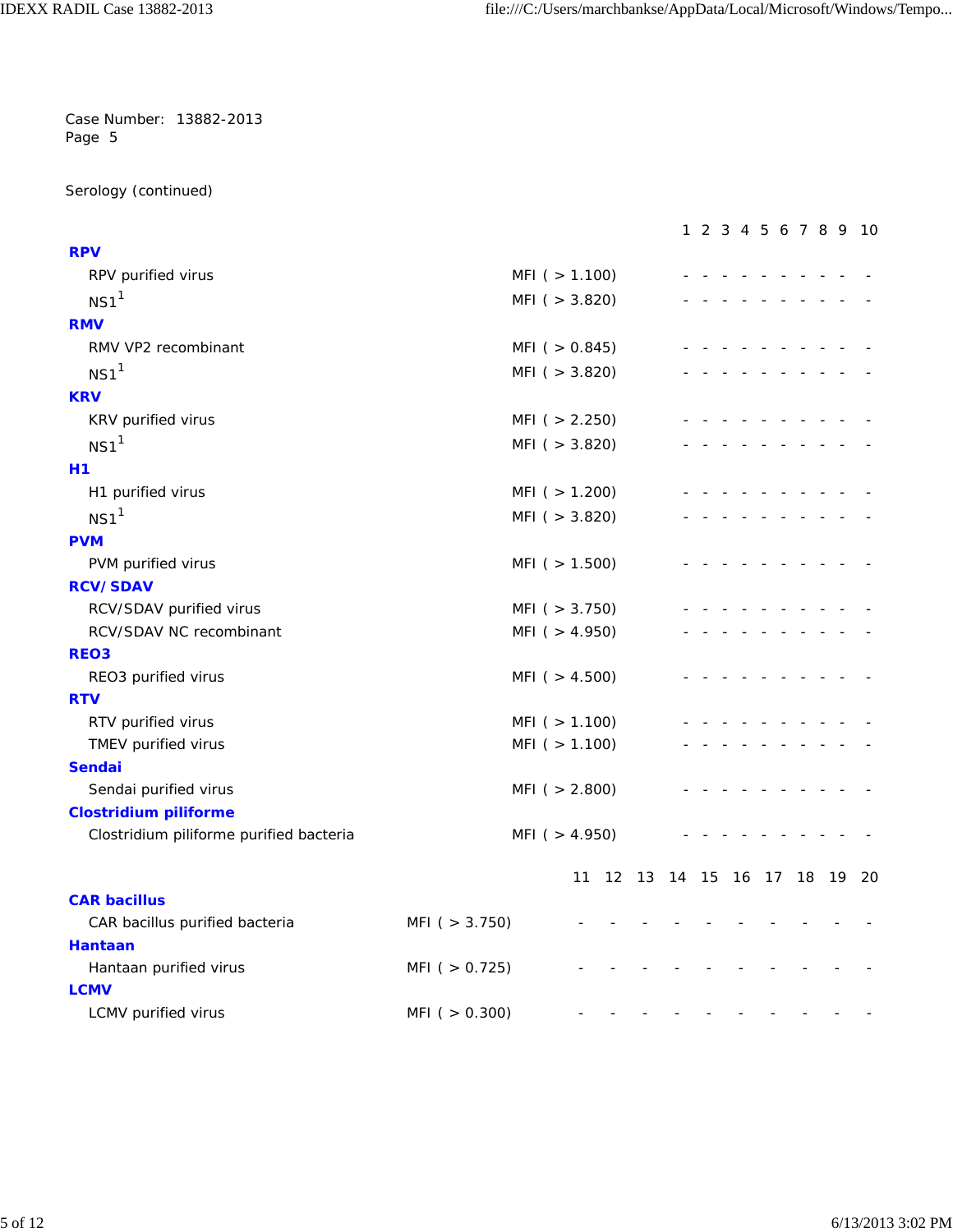Serology (continued)

|                                         |                     | 11 12 13 14 15 16 17 18 19 20 |    |    |    |    |  |  |
|-----------------------------------------|---------------------|-------------------------------|----|----|----|----|--|--|
| Mycoplasma pulmonis                     |                     |                               |    |    |    |    |  |  |
| M. pulmonis purified bacteria           | MFI( > 2.750)       |                               |    |    |    |    |  |  |
| MAD1                                    |                     |                               |    |    |    |    |  |  |
| MAD1 purified virus                     | MFI( > 2.550)       |                               |    |    |    |    |  |  |
| <b>RPV</b>                              |                     |                               |    |    |    |    |  |  |
| RPV purified virus                      | MFI( > 1.100)       |                               |    |    |    |    |  |  |
| NS1 <sup>1</sup>                        | MFI( > 3.820)       |                               |    |    |    |    |  |  |
| <b>RMV</b>                              |                     |                               |    |    |    |    |  |  |
| RMV VP2 recombinant                     | MFI( > 0.845)       |                               |    |    |    |    |  |  |
| NS1 <sup>1</sup>                        | MFI( > 3.820)       |                               |    |    |    |    |  |  |
| <b>KRV</b>                              |                     |                               |    |    |    |    |  |  |
| KRV purified virus                      | MFI( > 2.250)       |                               |    |    |    |    |  |  |
| $NS1$ <sup>1</sup>                      | MFI( > 3.820)       |                               |    |    |    |    |  |  |
| H1                                      |                     |                               |    |    |    |    |  |  |
| H1 purified virus                       | MFI( > 1.200)       |                               |    |    |    |    |  |  |
| $NS1$ <sup>1</sup>                      | MFI( > 3.820)       |                               |    |    |    |    |  |  |
| <b>PVM</b>                              |                     |                               |    |    |    |    |  |  |
| PVM purified virus                      | MFI( > 1.500)       |                               |    |    |    |    |  |  |
| <b>RCV/SDAV</b>                         |                     |                               |    |    |    |    |  |  |
| RCV/SDAV purified virus                 | MFI( > 3.750)       |                               |    |    |    |    |  |  |
| RCV/SDAV NC recombinant                 | MFI ( $> 4.950$ )   |                               |    |    |    |    |  |  |
| <b>REO3</b>                             |                     |                               |    |    |    |    |  |  |
| REO3 purified virus                     | $MFI$ ( $> 4.500$ ) |                               |    |    |    |    |  |  |
| <b>RTV</b>                              |                     |                               |    |    |    |    |  |  |
| RTV purified virus                      | MFI( > 1.100)       |                               |    |    |    |    |  |  |
| TMEV purified virus                     | MFI( > 1.100)       |                               |    |    |    |    |  |  |
| <b>Sendai</b>                           |                     |                               |    |    |    |    |  |  |
| Sendai purified virus                   | MFI( > 2.800)       |                               |    |    |    |    |  |  |
| <b>Clostridium piliforme</b>            |                     |                               |    |    |    |    |  |  |
| Clostridium piliforme purified bacteria | MFI( > 4.950)       |                               |    |    |    |    |  |  |
|                                         |                     |                               | 21 | 22 | 23 | 24 |  |  |
| <b>CAR bacillus</b>                     |                     |                               |    |    |    |    |  |  |
| CAR bacillus purified bacteria          | MFI (> 3.750)       |                               |    |    |    |    |  |  |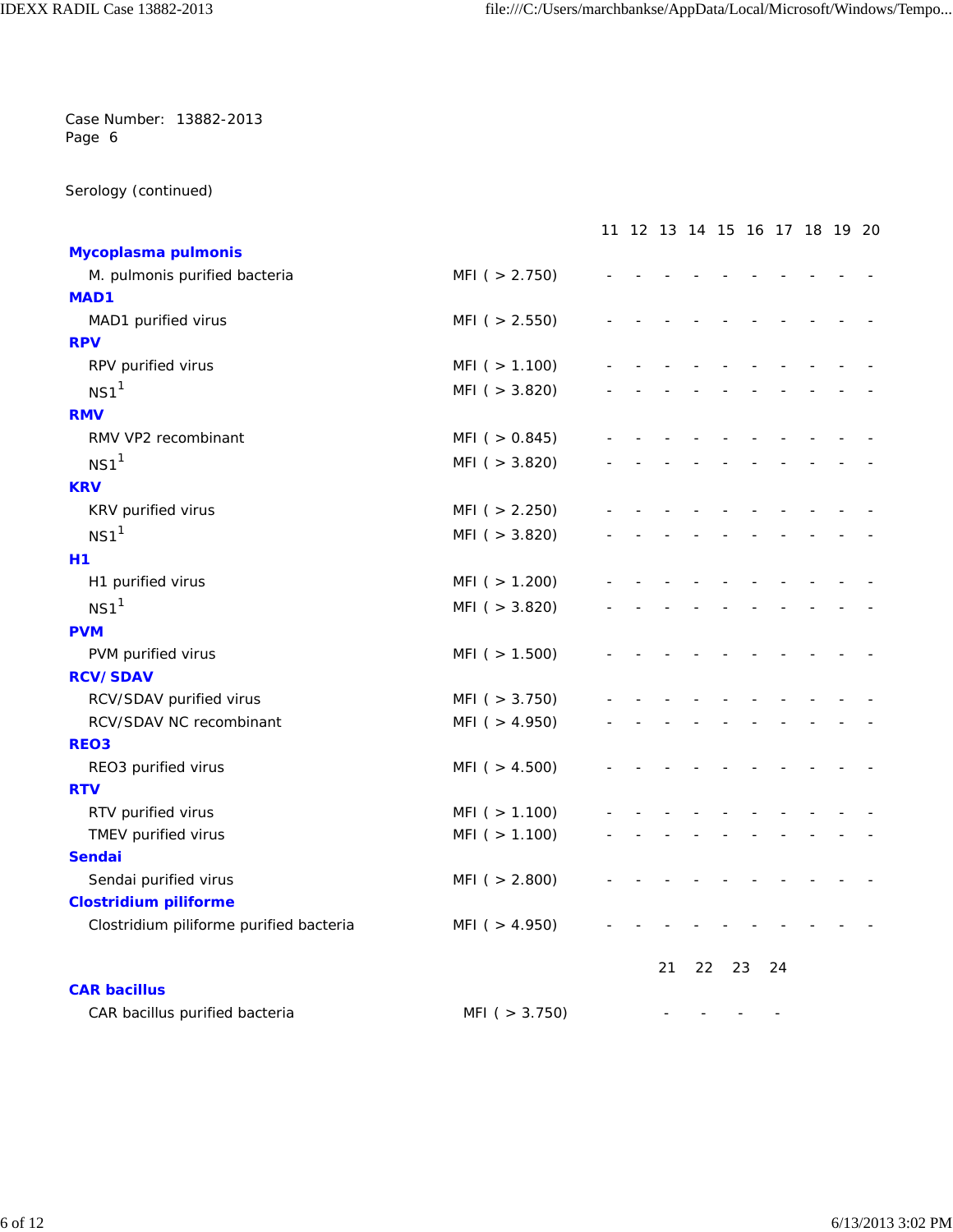Serology (continued)

|                                         |                   | 21 | 22 | -23 | -24 |
|-----------------------------------------|-------------------|----|----|-----|-----|
| <b>Hantaan</b>                          |                   |    |    |     |     |
| Hantaan purified virus                  | MFI( > 0.725)     |    |    |     |     |
| <b>LCMV</b>                             |                   |    |    |     |     |
| LCMV purified virus                     | MFI( > 0.300)     |    |    |     |     |
| Mycoplasma pulmonis                     |                   |    |    |     |     |
| M. pulmonis purified bacteria           | MFI ( $> 2.750$ ) |    |    |     |     |
| <b>MAD1</b>                             |                   |    |    |     |     |
| MAD1 purified virus                     | MFI( > 2.550)     |    |    |     |     |
| <b>RPV</b>                              |                   |    |    |     |     |
| RPV purified virus                      | MFI( > 1.100)     |    |    |     |     |
| $NS1$ <sup>1</sup>                      | MFI( > 3.820)     |    |    |     |     |
| <b>RMV</b>                              |                   |    |    |     |     |
| RMV VP2 recombinant                     | MFI $( > 0.845)$  |    |    |     |     |
| $NS1$ <sup>1</sup>                      | MFI( > 3.820)     |    |    |     |     |
| <b>KRV</b>                              |                   |    |    |     |     |
| KRV purified virus                      | MFI( > 2.250)     |    |    |     |     |
| $NS1$ <sup>1</sup>                      | MFI( > 3.820)     |    |    |     |     |
|                                         |                   |    |    |     |     |
| <b>H1</b><br>H1 purified virus          | MFI( > 1.200)     |    |    |     |     |
|                                         |                   |    |    |     |     |
| $NS1$ <sup>1</sup>                      | MFI( > 3.820)     |    |    |     |     |
| <b>PVM</b>                              |                   |    |    |     |     |
| PVM purified virus                      | MFI ( $> 1.500$ ) |    |    |     |     |
| <b>RCV/SDAV</b>                         |                   |    |    |     |     |
| RCV/SDAV purified virus                 | MFI( > 3.750)     |    |    |     |     |
| RCV/SDAV NC recombinant                 | MFI( > 4.950)     |    |    |     |     |
| <b>REO3</b>                             |                   |    |    |     |     |
| REO3 purified virus                     | MFI ( $> 4.500$ ) |    |    |     |     |
| <b>RTV</b>                              |                   |    |    |     |     |
| RTV purified virus                      | MFI( > 1.100)     |    |    |     |     |
| TMEV purified virus                     | MFI( > 1.100)     |    |    |     |     |
| <b>Sendai</b>                           |                   |    |    |     |     |
| Sendai purified virus                   | MFI( > 2.800)     |    |    |     |     |
| <b>Clostridium piliforme</b>            |                   |    |    |     |     |
| Clostridium piliforme purified bacteria | MFI( > 4.950)     |    |    |     |     |

**NS11** = NS1 protein is highly conserved among rodent parvoviruses and thus serves as a generic assay for parvovirus seroconversion.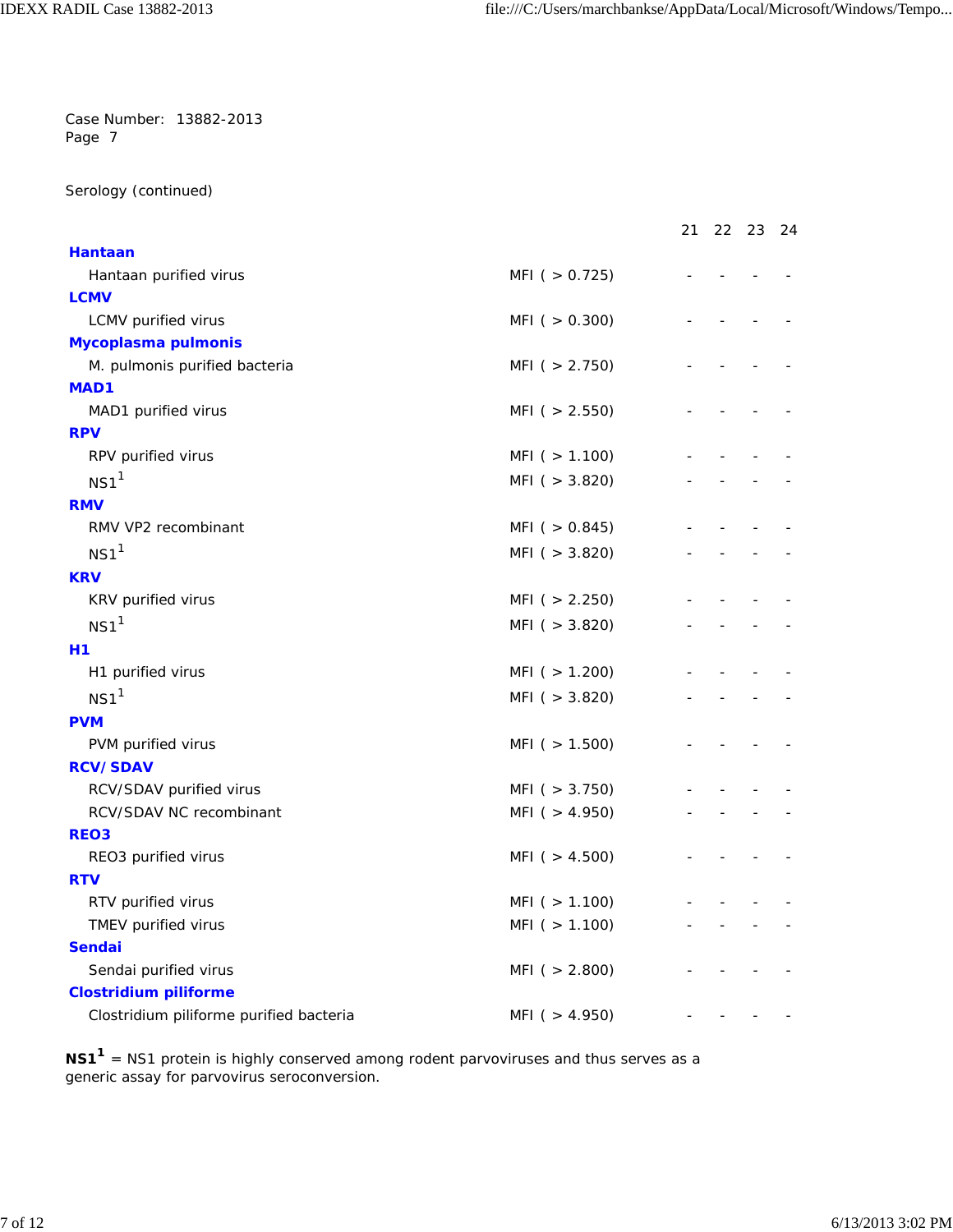Serology (continued)

```
(LEGEND: * = borderline + = positive - = negative blank = test not performed EQ =
equivocal HE = hemolysis precluded testing I = insufficient L = less than 10% normal IgG
N = normal IgG NS = non-specific reactivity W = weak positive WB = Western Blot confirmatory
analysis pending)
```
Positive MFI results are reported as "+" followed by a number from 1 to 33 in thousands rounded off to the nearest thousand.

#### **PCR EVALUATION:**

| Specimen: feces         | 1  | 2                 | 3  | 4  | 5  | 6  |    | 8  | 9  | 10 |
|-------------------------|----|-------------------|----|----|----|----|----|----|----|----|
| Helicobacter spp.       |    |                   |    |    |    |    |    |    |    |    |
| Helicobacter bilis      |    |                   |    |    |    |    |    |    |    |    |
| Helicobacter ganmani    |    |                   |    |    |    |    |    |    |    |    |
| Helicobacter hepaticus  |    |                   |    |    |    |    |    |    |    |    |
| Helicobacter rodentium  |    |                   |    |    |    |    |    |    |    |    |
| Helicobacter typhlonius |    |                   |    |    |    |    |    |    |    |    |
|                         | 11 | $12 \overline{ }$ | 13 | 14 | 15 | 16 | 17 | 18 | 19 | 20 |
| Helicobacter spp.       |    |                   |    |    |    |    |    |    |    |    |
| Helicobacter bilis      |    |                   |    |    |    |    |    |    |    |    |
| Helicobacter ganmani    |    |                   |    |    |    |    |    |    |    |    |
| Helicobacter benaticus  |    |                   |    |    |    |    |    |    |    |    |

| Helicobacter hepaticus  | $\sim$ $\sim$    | -                        | $\sim$                   | $\sim$                   | $\sim$                            | $\sim$                     | $\sim$                   |                                                 |                          |                          |
|-------------------------|------------------|--------------------------|--------------------------|--------------------------|-----------------------------------|----------------------------|--------------------------|-------------------------------------------------|--------------------------|--------------------------|
| Helicobacter rodentium  | $\sim$ $\sim$    | $\overline{\phantom{0}}$ | $\overline{\phantom{0}}$ | $\overline{\phantom{0}}$ | $\overline{\phantom{0}}$          | -                          | $\overline{\phantom{0}}$ | $\overline{\phantom{0}}$                        | $\overline{\phantom{0}}$ | $\overline{\phantom{a}}$ |
| Helicobacter typhlonius | $\sim$ 100 $\mu$ | $\sim$                   | $\sim$                   |                          | the control of the control of the | the company of the company |                          | the contract of the contract of the contract of |                          | $\sim$                   |
|                         |                  |                          |                          |                          |                                   |                            |                          |                                                 |                          |                          |
|                         |                  |                          |                          |                          |                                   |                            |                          |                                                 |                          |                          |

|                         | 21           | 22 | 23 | 24 |   |   |   |   |    |
|-------------------------|--------------|----|----|----|---|---|---|---|----|
| Helicobacter spp.       |              |    |    |    |   |   |   |   |    |
| Helicobacter bilis      |              |    |    |    |   |   |   |   |    |
| Helicobacter ganmani    |              |    |    |    |   |   |   |   |    |
| Helicobacter hepaticus  |              |    |    |    |   |   |   |   |    |
| Helicobacter rodentium  |              |    |    |    |   |   |   |   |    |
| Helicobacter typhlonius |              |    |    |    |   |   |   |   |    |
| Specimen: lung          | $\mathbf{1}$ | 2  | 3  | 4  | 5 | 6 | 8 | 9 | 10 |
| Pneumocystis carinii    |              |    |    |    |   |   |   |   |    |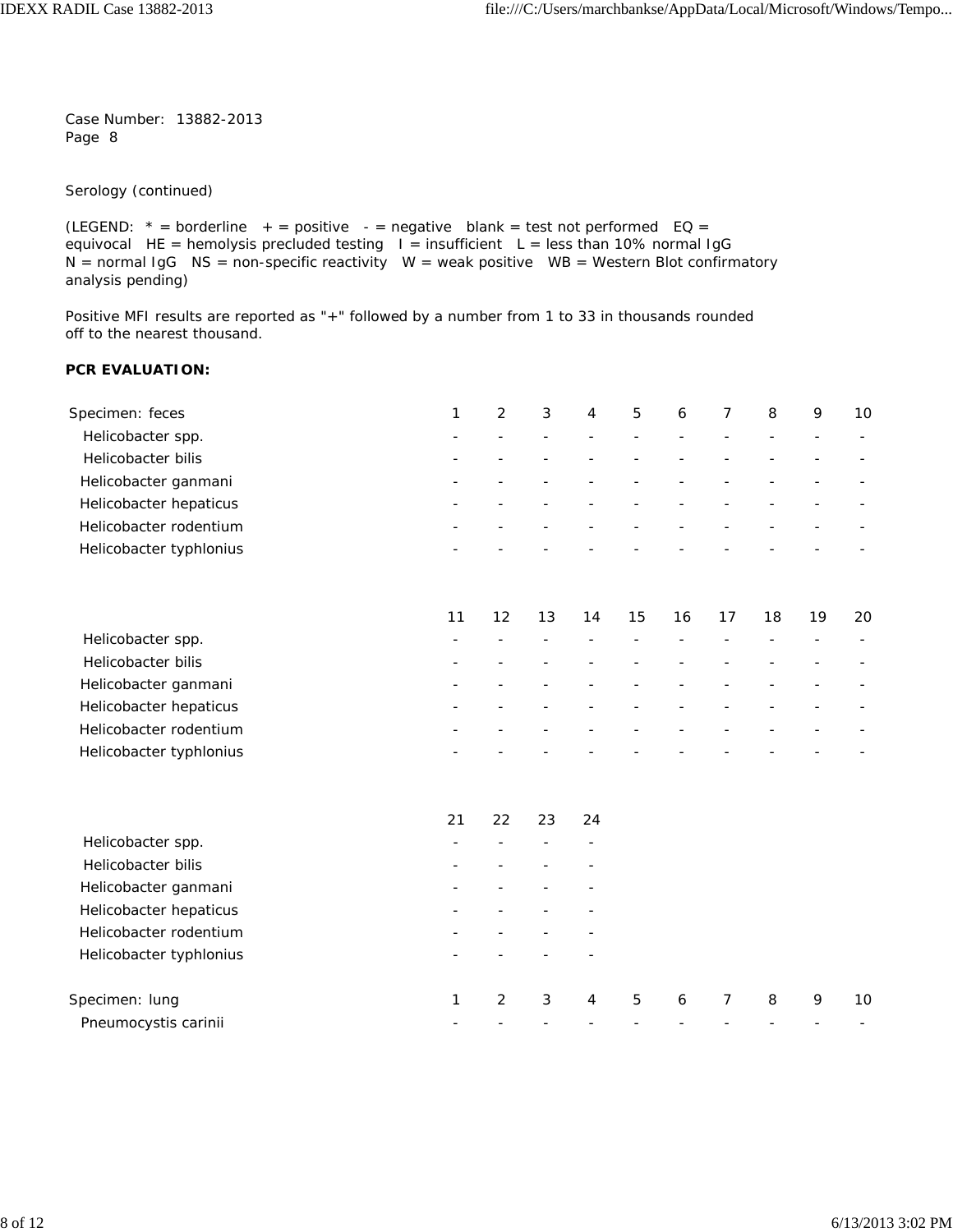PCR (continued)

|                               | 11 | 12             | 13             | 14             | 15             | 16 | 17             | 18 | 19 | 20 |
|-------------------------------|----|----------------|----------------|----------------|----------------|----|----------------|----|----|----|
| Pneumocystis carinii          |    |                |                |                |                |    |                |    |    |    |
|                               | 21 | 22             | 23             | 24             |                |    |                |    |    |    |
| Pneumocystis carinii          |    |                |                |                |                |    |                |    |    |    |
| Specimen: nasopharyngeal swab | 1  | $\overline{2}$ | $\mathfrak{Z}$ | 4              | 5              | 6  | $\overline{7}$ | 8  | 9  | 10 |
| Mycoplasma pulmonis           |    |                |                |                |                |    |                |    |    |    |
|                               | 11 | 12             | 13             | 14             | 15             | 16 | 17             | 18 | 19 | 20 |
| Mycoplasma pulmonis           |    |                |                |                |                |    |                |    |    |    |
|                               | 21 | 22             | 23             | 24             |                |    |                |    |    |    |
| Mycoplasma pulmonis           |    |                |                |                |                |    |                |    |    |    |
| Specimen: oral swab           | 1  | $\overline{2}$ | $\sqrt{3}$     | $\overline{4}$ | $\overline{5}$ | 6  | $\overline{7}$ | 8  | 9  | 10 |
| Streptobacillus moniliformis  |    |                |                |                |                |    |                |    |    |    |
|                               | 11 | 12             | 13             | 14             | 15             | 16 | 17             | 18 | 19 | 20 |
| Streptobacillus moniliformis  |    |                |                |                |                |    |                |    |    |    |
|                               |    |                |                |                |                |    |                |    |    |    |
| Streptobacillus moniliformis  | 21 | 22             | 23             | 24             |                |    |                |    |    |    |
|                               |    |                |                |                |                |    |                |    |    |    |

(LEGEND:  $+$  = positive  $-$  = negative id:id = pooled sample blank = test not performed equ = equivocal NT or blank = no test performed  $sus = suspect$  wps = weak positive)

All samples are first tested by the *Helicobacter* spp. PCR assay; a generic *Helicobacter* PCR assay that detects all bacteria in the *Helicobacter* genus. Samples testing negative on this assay are reported negative for *Helicobacter* spp. and all species-specific helicobacters. Samples testing positive on the *Helicobacter* spp. assay are subsequently retested on the *Helicobacter* spp. assay and tested with PCR assays specific for *H. bilis, H. ganmani, H. hepaticus, H. rodentium* and *H. typhlonius* and positive results are reported.

**PARASITOLOGY:**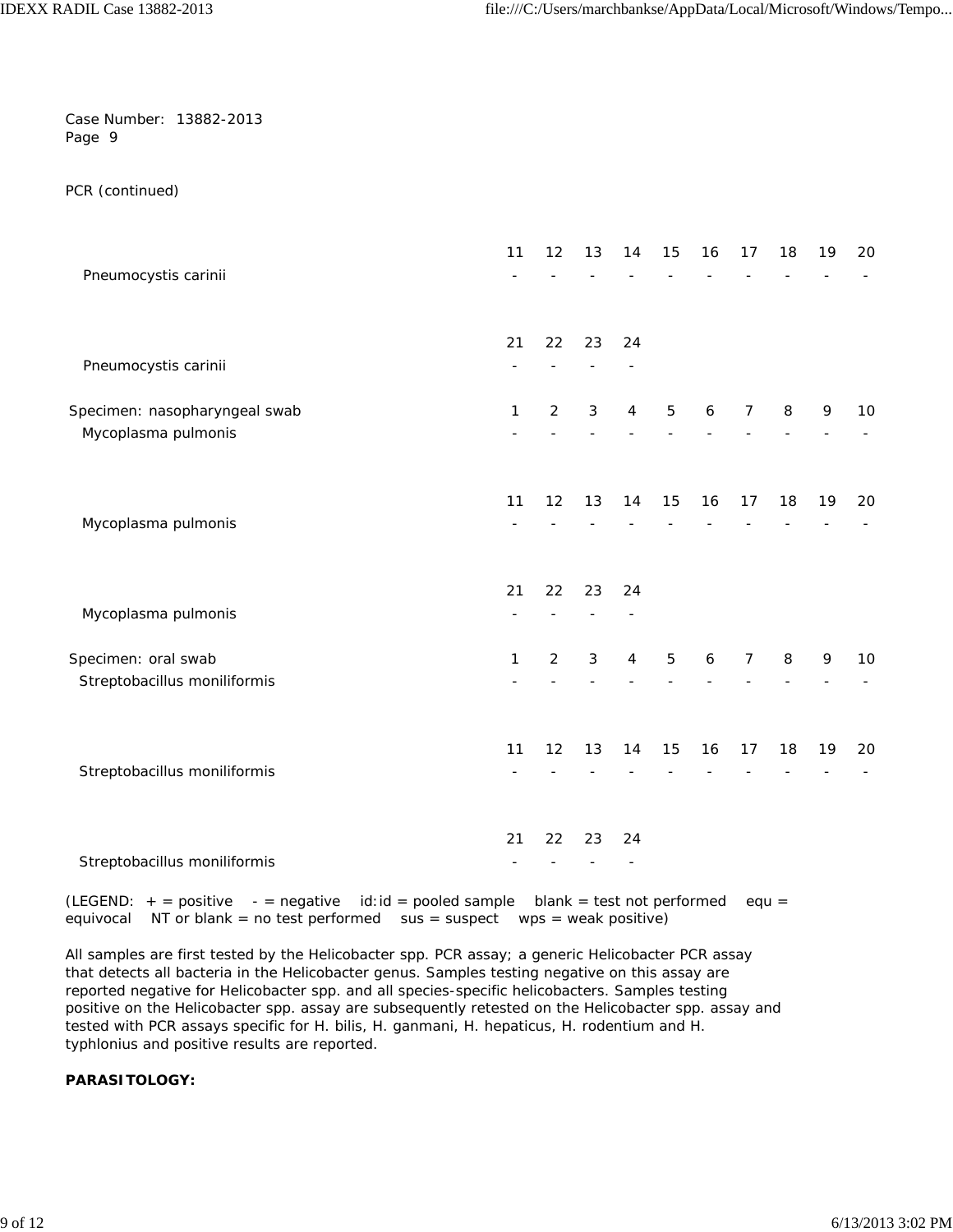|         | Case Number: 13882-2013 |
|---------|-------------------------|
| Page 10 |                         |

## Parasitology (continued)

|                           | 1  | $\overline{c}$ | 3  | 4  |            | 5  | 6  | 7              |    | 8  | 9  |    | 10 |
|---------------------------|----|----------------|----|----|------------|----|----|----------------|----|----|----|----|----|
| parasites                 |    |                |    |    |            |    |    |                |    |    |    |    |    |
|                           | 11 | 12             | 13 | 14 |            | 15 | 16 | 17             |    | 18 | 19 |    | 20 |
| parasites                 |    |                |    |    |            |    |    |                |    |    |    |    |    |
|                           | 21 | 22             | 23 | 24 |            |    |    |                |    |    |    |    |    |
| parasites                 |    |                |    |    |            |    |    |                |    |    |    |    |    |
| <b>MICROBIOLOGY:</b>      |    |                |    |    |            |    |    |                |    |    |    |    |    |
| cecum                     |    |                |    | 1  | $\sqrt{2}$ | 3  | 4  | $\overline{5}$ | 6  | 7  | 8  | 9  | 10 |
| Klebsiella oxytoca        |    |                |    |    |            |    |    |                |    |    |    |    |    |
| Klebsiella pneumoniae     |    |                |    |    |            |    |    |                |    |    |    |    |    |
| Salmonella enterica       |    |                |    |    |            |    |    |                |    |    |    |    |    |
|                           |    |                |    | 11 | 12         | 13 | 14 | 15             | 16 | 17 | 18 | 19 | 20 |
| Klebsiella oxytoca        |    |                |    |    |            |    |    |                |    |    |    |    |    |
| Klebsiella pneumoniae     |    |                |    |    |            |    |    |                |    |    |    |    |    |
| Salmonella enterica       |    |                |    |    |            |    |    |                |    |    |    |    |    |
|                           |    |                |    | 21 | 22         | 23 | 24 |                |    |    |    |    |    |
| Klebsiella oxytoca        |    |                |    |    |            |    |    |                |    |    |    |    |    |
| Klebsiella pneumoniae     |    |                |    |    |            |    |    |                |    |    |    |    |    |
| Salmonella enterica       |    |                |    |    |            |    |    |                |    |    |    |    |    |
| nasopharynx               |    |                |    | 1  | $\sqrt{2}$ | 3  | 4  | 5              | 6  | 7  | 8  | 9  | 10 |
| Corynebacterium kutscheri |    |                |    |    |            |    |    |                |    |    |    |    |    |
| Pasteurella multocida     |    |                |    |    |            |    |    |                |    |    |    |    |    |
| Pasteurella pneumotropica |    |                |    |    |            |    |    |                |    |    |    |    |    |
| Streptococcus pneumoniae  |    |                |    |    |            |    |    |                |    |    |    |    |    |
|                           |    |                |    | 11 | 12         | 13 | 14 | 15             | 16 | 17 | 18 | 19 | 20 |
| Corynebacterium kutscheri |    |                |    |    |            |    |    |                |    |    |    |    |    |
| Pasteurella multocida     |    |                |    |    |            |    |    |                |    |    |    |    |    |
| Pasteurella pneumotropica |    |                |    |    |            |    |    |                |    |    |    |    |    |
| Streptococcus pneumoniae  |    |                |    |    |            |    |    |                |    |    |    |    |    |
|                           |    |                |    | 21 | 22         | 23 | 24 |                |    |    |    |    |    |
| Corynebacterium kutscheri |    |                |    |    |            |    |    |                |    |    |    |    |    |
| Pasteurella multocida     |    |                |    |    |            |    |    |                |    |    |    |    |    |
| Pasteurella pneumotropica |    |                |    |    |            |    |    |                |    |    |    |    |    |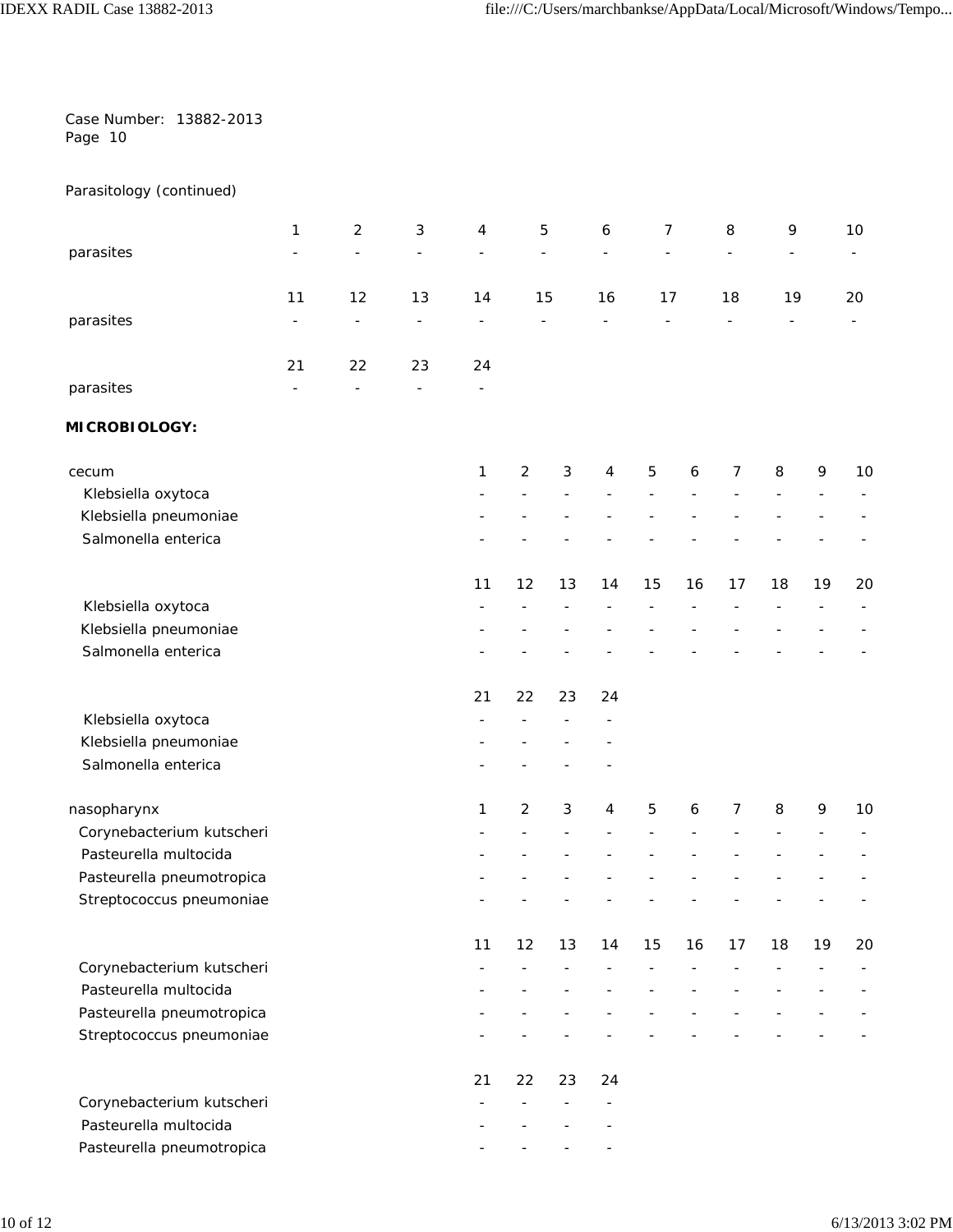*Streptococcus pneumoniae* - - - -